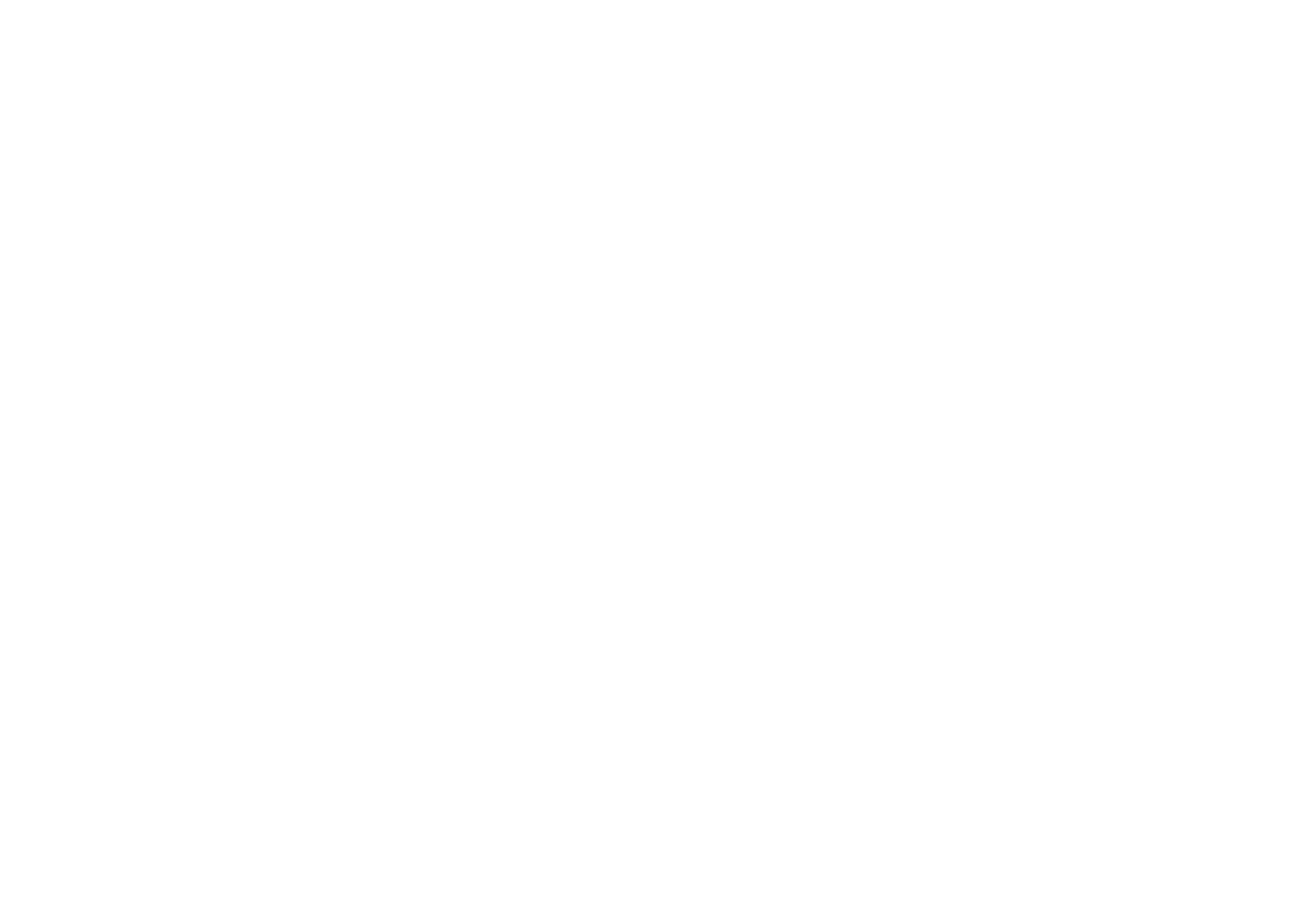# **INDEX**

| <b>Chapter</b>   | <b>Contents</b>                                            | Page |
|------------------|------------------------------------------------------------|------|
| $\mathbf 1$ .    |                                                            |      |
| 2.               |                                                            |      |
| 3 <sub>1</sub>   |                                                            |      |
| $\mathbf{4}$     |                                                            |      |
| 5.               |                                                            |      |
| 6.               |                                                            |      |
| $\overline{7}$ . |                                                            |      |
| 8.               |                                                            |      |
| 9.               |                                                            |      |
| 10 <sub>1</sub>  |                                                            |      |
| 11.              |                                                            |      |
| 12 <sub>1</sub>  |                                                            |      |
| 13.              |                                                            |      |
| 14.              |                                                            |      |
| 15.              |                                                            |      |
| 16.              | Application of Re-usable Self Adhesive Electrodes 13       |      |
| 17 <sub>1</sub>  |                                                            |      |
| 18.              |                                                            |      |
| 19.              | Maintenance, Transportation and Storage of TENS Device  19 |      |
| 20.              |                                                            |      |
| 21.              |                                                            |      |
| 22               |                                                            |      |
| 23.              |                                                            |      |

 $\bullet$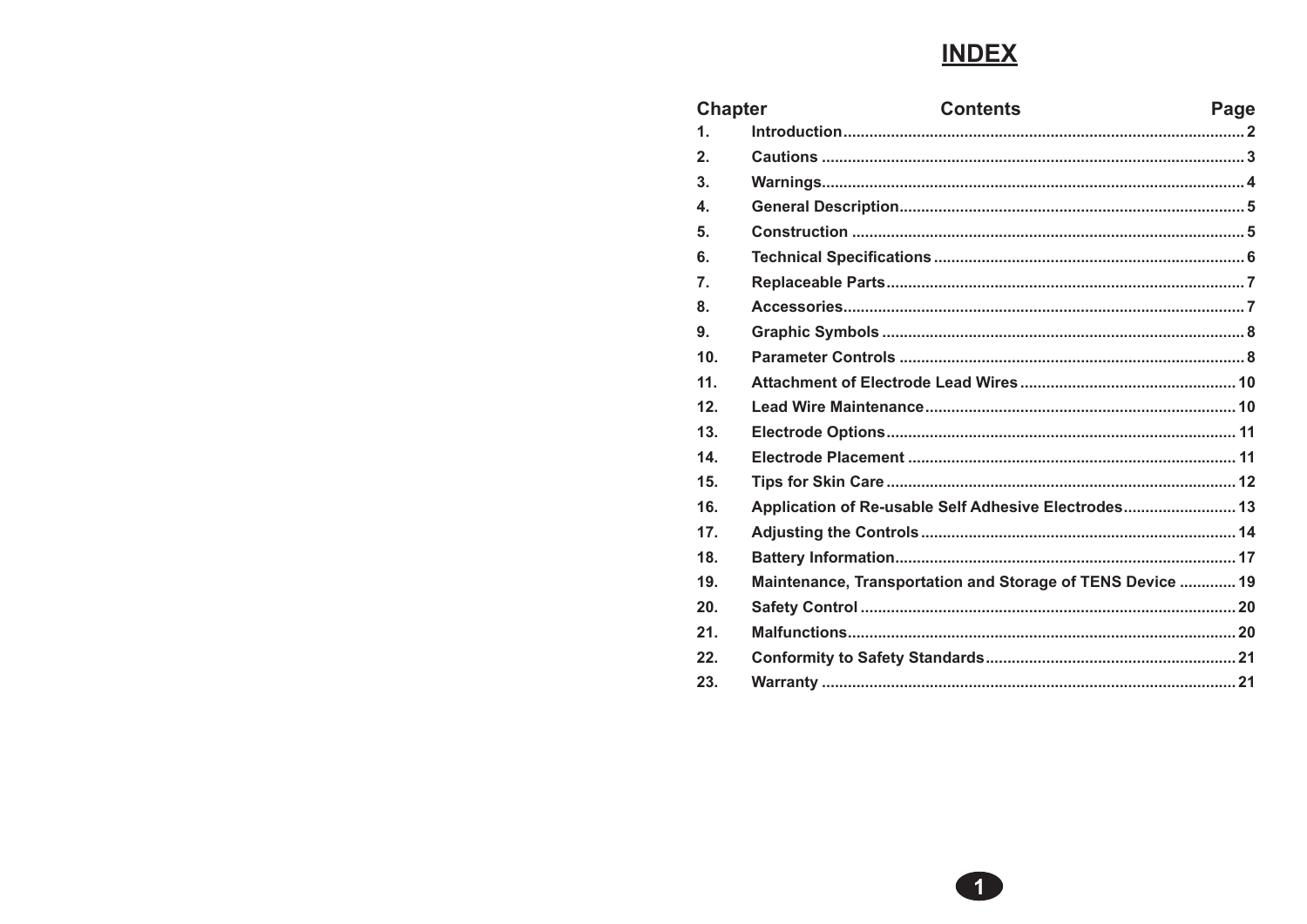## **CHAPTER 1: INTRODUCTION**

## **Chapter 2 : CAUTIONS**

### **EXPLANATION OF PAIN**

Pain is a warning system and the body's method of telling you that something is wrong. Pain is important; without it, abnormal conditions many go undetected, causing damage or injury to vital parts of our bodies.

Even through pain is a necessary warning signal of trauma or malfunction in the body, nature may have gone too far in its design. Aside from its value in diagnosis, long-lasting persistent pain serves no useful purpose. Pain does not begin until a coded message travels to the brain where it is decoded, analyzed, and then reacted to. The pain message travels from the injured area along the small nerves leading to the spinal cord. Here the message is switched to different nerves that travel up the spinal cord to the brain. The pain message is then interpreted, referred back and the pain is felt.

### **EXPLANATION OF TENS**

Transcutaneous Electrical Nerve Stimulation is a non-invasive, drug-free method of controlling pain. TENS uses tiny electrical impulses sent through the skin to nerves to modify your pain perception. TENS does not cure any physiological problem; it only helps control the pain. TENS does not work for everyone; however, in most patients it is effective in reducing or eliminating the pain, allowing for a return to normal activity.

### **HOW TENS WORKS**

There is nothing "magic" about Transcutaneous Electrical Nerve Stimulation (TENS). TENS is intended to be used to relieve pain. The TENS unit sends comfortable impulses through the skin that stimulate the nerve (or nerves) in the treatment area. In many cases, this stimulation will greatly reduce or eliminate the pain sensation the patient feels. Pain relief varies by individual patient, mode selected for therapy, and the type of pain. In many patients, the reduction or elimination of pain lasts longer than the actual period of stimulation (sometimes as much as three to four times longer). In others, pain is only modified while stimulation actually occurs. You may discuss this with your physician or therapist.

#### 1. Precautions:

Isolated cases of skin irritation may occur at the site of electrode placement following long-term application. Effectiveness is highly dependent upon patient selection by a person qualified in the management of pain patients.

### 2. Contradictions:

TENS devices can affect the operation of demand type cardiac pacemakers. TENS is not recommended for patients with known heart disease without physical evaluation of risk. Do not use TENS on the carotid sinus( neck) region. Do no apply TENS for undiagnosed pain syndromes until etiology is established. Do not stimulate on the site that may cause current to flow transcerebrally (through the head).

### 3. Adverse Reactions:

**2 3**

Possible allergic to gel, skin irritation and electrode bum are potential adverse reactions.

- 4. Read operation manual before use of TENS.
- 5. We emphasize that patient with an implanted electronic device (for example, a pacemaker) should not undergo TENS treatment without first consulting a doctor. The same applies to patients with any metallic implants.
- 6. If TENS therapy becomes ineffective or unpleasant, stimulation should be discontinued until its use is reevaluated by the physician or therapist.
- 7. Avoid adjusting controls while operating machinery or vehicles.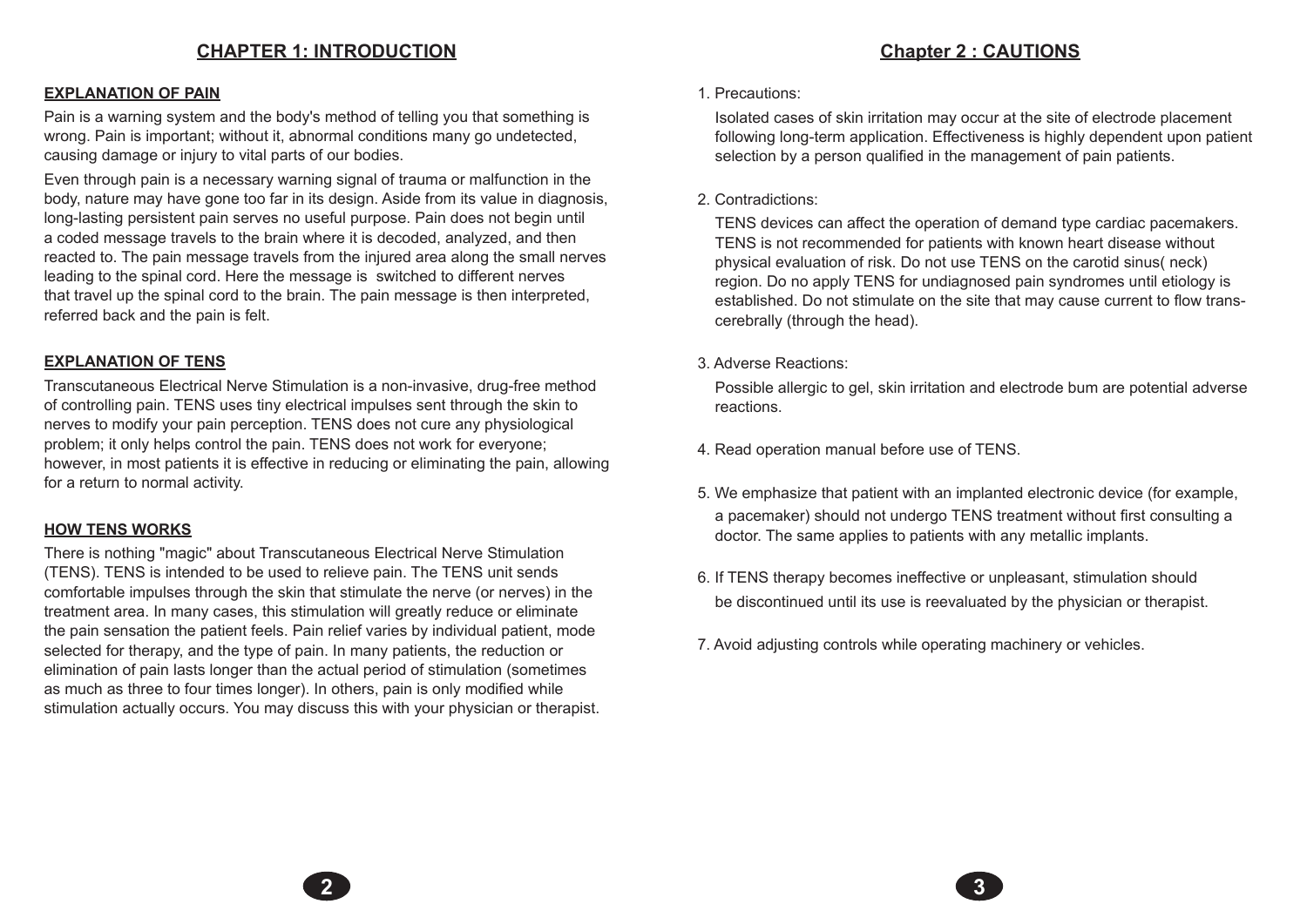- 8. Turn the TENS off before applying or removing electrodes.
- 9. TENS devices have no AP/APG protection. Do not use it in the presence of explosive atmosphere and flammable mixture.

## **Chapter 3: WARNINGS**

- 1. Caution should be used in applying TENS to patients suspected of having heart disease. Further clinical data is needed to show there are no adverse results.
- 2. The safety of TENS devices for use during pregnancy or birth has not been established.

Do not use TENS during pregnancy.

- 3. TENS is not effective for pain of central origin. (This includes headache.)
- 4. TENS devices should be used only under the continued supervision of a physician.
- 5. TENS devices have no curative value.
- 6. TENS is a symptomatic treatment and as such suppresses the sensation of pain which would otherwise serve as a protective mechanism.
- 7. Electronic monitoring equipment (such as ECG monitors and ECG alarms) may not operate properly when TENS stimulation is in use.
- 8. There should be a prominently placed statement warning that stimulus delivered by this device may be sufficient to cause electrocution. Electrical current of this magnitude must not flow through the thorax because it may cause a cardiac arrhythmia.
- 9. Do not place electrodes on the front of the throat as spasm of the Laryngeal and Pharyngeal muscle may occur.
- 10. Care should be taken so that when operating potentially dangerous machinery the stimulator controls are not changed abruptly.
- 11. Electrodes should not be placed over the eyes, in the mouth, or internally.
- 12. Keep this device out of the reach of children.
- 13. Caution: Federal law restricts this device to sale by or no the order of a physician.

**4 5**

## **Chapter 4 : GENERAL DESCRIPTION**

The TENS 3000 is a battery operated pulse generator that sends electrical impulses electrodes to the body and reach the nerves causing pain. The device is provided with two controllable output channels, each independent of each other. An electrode pair can be connected to each output channel.

The electronics of the TENS 3000 create electrical impulses whose Intensity, duration, number per second and modulation may be altered with the controls or switches. Dial controls are very easy to use and the slide cover prevents accidental changes in the setting.

## **Chapter 5: CONSTRUCTION**

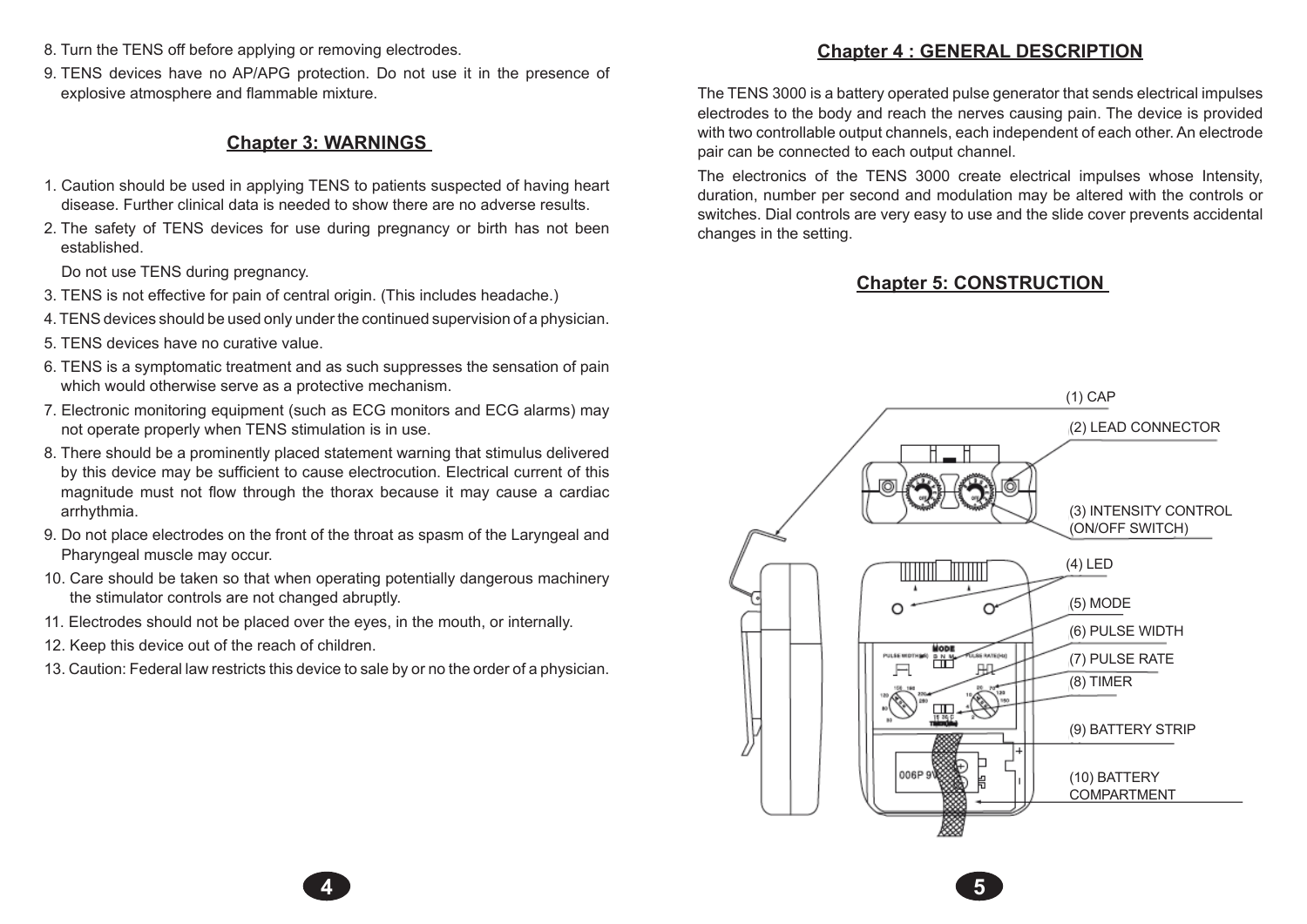## **Chapter 6: TECHNICAL SPECIFICATIONS**

The technical specification details of the TENS 3000 are as follows:

|     | <b>MECHANISM</b>         | <b>TECHNICAL DESCRIPTION</b>                                                                                                                                                                                                                                                                                                                                                                                                                               |
|-----|--------------------------|------------------------------------------------------------------------------------------------------------------------------------------------------------------------------------------------------------------------------------------------------------------------------------------------------------------------------------------------------------------------------------------------------------------------------------------------------------|
| 01. | Channel                  | Dual, isolated between channels                                                                                                                                                                                                                                                                                                                                                                                                                            |
| 02. | Pulse Amplitude          | Adjustable, 0-80mA at 500 ohm load each channel                                                                                                                                                                                                                                                                                                                                                                                                            |
| 03. | <b>Pulse Rate</b>        | Adjustable, from 2 to 150 Hz                                                                                                                                                                                                                                                                                                                                                                                                                               |
| 04. | <b>Pulse Width</b>       | Adjustable, from 30 to 260 microseconds                                                                                                                                                                                                                                                                                                                                                                                                                    |
| 05. | Modulation               | Pulse rate is automatically varied in a cyclic pattern<br>over an interval of nominally 10 seconds (in max 150<br>Hz). Pulse rate decreases lineally over a period of<br>4 seconds from the control setting to a value which<br>is 40% less. The lower pulse rate will continue for<br>1 second. Then increase linearly over a 4 second<br>period to its original value. The original pule rate will<br>continue for 1 second. The cycle is then repeated. |
| 06. | <b>Burst Mode</b>        | Bursts occur twice every second. Pulse width<br>(adjustable), frequency = 100Hz.                                                                                                                                                                                                                                                                                                                                                                           |
| 07. | <b>Wave Form</b>         | Asymmetrical Bi-Phasic Square Pulse.                                                                                                                                                                                                                                                                                                                                                                                                                       |
| 08. | Timer                    | 15, 30 minutes or continuous.                                                                                                                                                                                                                                                                                                                                                                                                                              |
| 09. | Voltage                  | 0 to 40 V (Load: 500 ohm).                                                                                                                                                                                                                                                                                                                                                                                                                                 |
| 10. | Max. Charge per<br>Pulse | 20 micro-coulombs.                                                                                                                                                                                                                                                                                                                                                                                                                                         |
| 11. | Power Supply             | One 9 Volt Battery (alkaline or nickel-cadmium<br>rechargeable).                                                                                                                                                                                                                                                                                                                                                                                           |
| 12. | <b>Battery Life</b>      | Approximately 50 hours at nominal settings.                                                                                                                                                                                                                                                                                                                                                                                                                |
| 13. | <b>Size</b>              | 95 (H) x 65 (W) x 23.5 (D) mm.                                                                                                                                                                                                                                                                                                                                                                                                                             |
| 14. | Weight                   | 115 grams (battery included)                                                                                                                                                                                                                                                                                                                                                                                                                               |

## **Chapter 7: REPLACEABLE PARTS**

The replaceable parts and accessories of TENS devices are as given below-Except leads, electrodes and battery, battery case cover, please do not try to replace the other parts of a device.

|    | <b>PIECES</b>             |
|----|---------------------------|
| 01 | <b>ELECTRODES LEADS</b>   |
| 02 | <b>ELECTRODES</b>         |
| 03 | 9V BATTERY, TYPE 6F22     |
| 04 | <b>BELT CLIP</b>          |
| 05 | <b>BATTERY CASE COVER</b> |
| 06 | <b>LEAD CONNECTOR</b>     |
| 07 | <b>MAIN PCB</b>           |
| 08 | <b>INTENSITY KNOB</b>     |
| 09 | <b>B-N-M SWITCH</b>       |
| 10 | PULSE WIDTH KNOB          |
| 11 | <b>PULSE RATE KNOB</b>    |

## **Chapter 8: ACCESSORIES**

Each set TENS 3000 are completed with standard accessories and standard label as given below:

|    | <b>DESCRIPTION</b>             | <b>QUANTITY</b> |
|----|--------------------------------|-----------------|
| 1. | 40 X 40 mm Adhesive Electrodes | 4 pieces        |
| 2. | Electrode Leads                | 2 pieces        |
| 3. | 9 V Battery, type 6F22         | 1 piece         |
| 4. | <b>Instruction Manual</b>      | 1 piece         |
| 5. | <b>Carrying Case</b>           | 1 piece         |

**6 7**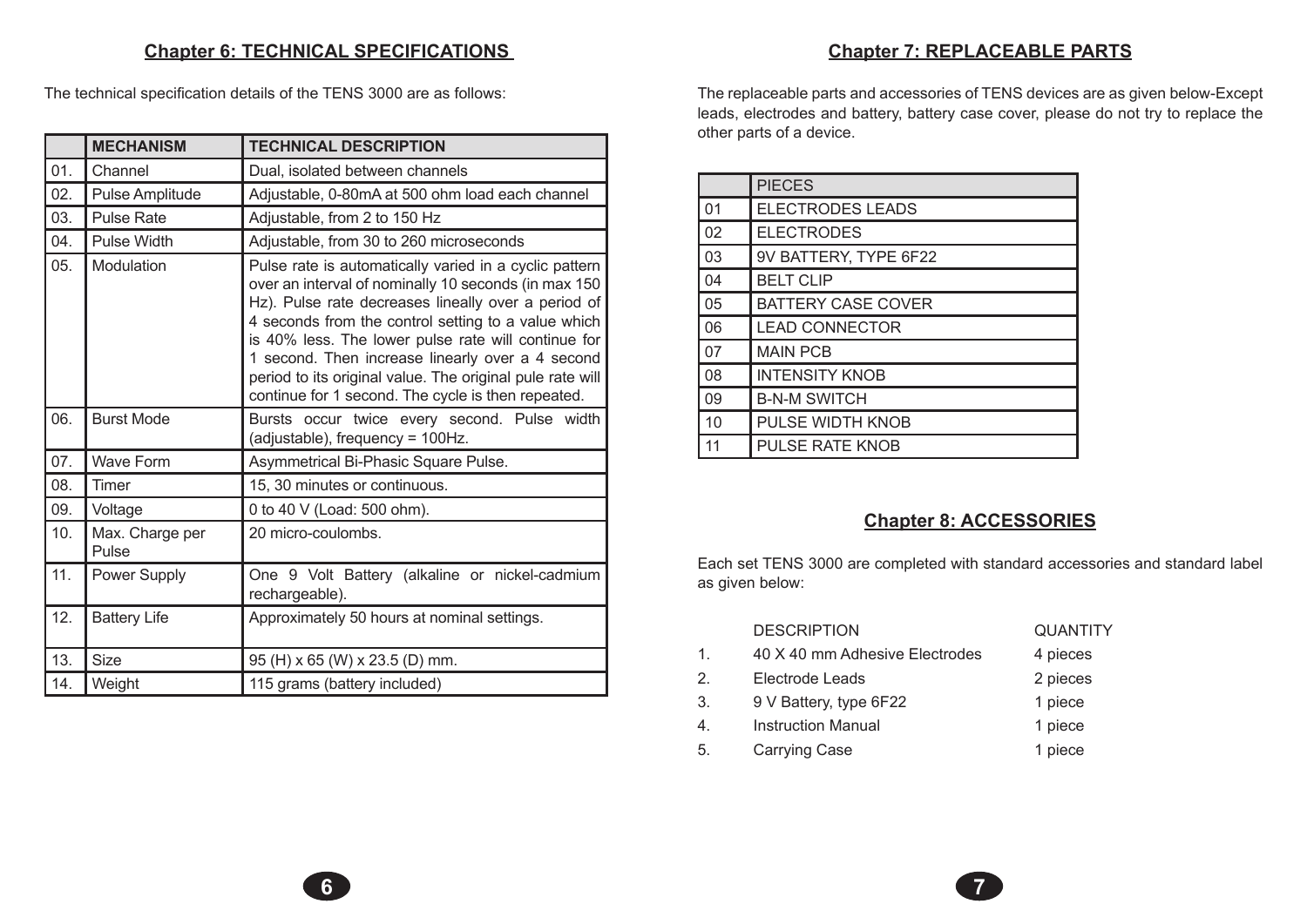## **Chapter 9: GRAPHIC SYMBOLS**



## **Chapter 10: PARAMETER CONTROLS**

### **PUSLE DURATION**

Wider Pulse Duration settings will deliver stronger stimulation for any given intensity setting. As mentioned in the Controls Section, by using a combination of intensity and pulse duration, it is felt that various pulse widths are capable of stimulation different groups of nerve fibers.

The choice of which pulse duration to use is partially dependent upon the Treatment Mode and Protocol selected (refer to the appropriate section).

### **PULSE RATE**

The Pulse Rate (hertz or pulses per second) chosen depends greatly upon the type of electrode placement given to the patient.

When using contiguous and dermatome electrode placements (i.e. stimulating directly through the area of pain or localized enervation), a quick pulse rate (setting greater than 80Hz on the Pulse Rate Control) is desired. The patient should not perceive individual pulses but rather have the sensation of steady continuous stimulation.

Despite above recommendations, these individual patients may require slight variations of the above settings, according to the nature of their condition.

## **TREATMENT MODE**

Normal or Conventional TENS offers the practitioners complete control over all the various treatment parameters of the instrument.

Burst Mode is analogous to the Low Rate TENS technique except the low frequency individual pulses are replaced by individual "bursts" of 7-10 individual pulses. It is thus a combination of Conventional TENS and Low Rate TENS. In Burst Mode, the treatment frequency is fixed by the instrument and is not adjustable with the Frequency Rate control.

Modulated Mode attempts to prevent nerve accommodation by continuously cycling the treatment intensity. When using Modulated Mode increase the intensity only when the unit is at the maximum intensity of the modulation cycle. If the intensity is increased during a low intensity period of the cycle, the patient may turn up the control very slowly, so that they may feel the intensity any higher.

### **TIME DURATION**

**8 9**

The onset of pain relief should occur shortly after the intensity setting has been determined. However, in some cases, pain relief may take as long as 30 minutes to achieve. TENS units are typically operated for long periods of time, with a minimum of 20 - 30 minutes and in some post-operation protocols, as long as 36 hours.

In general, pain relief will diminish within 30 minutes of the cessation of stimulation.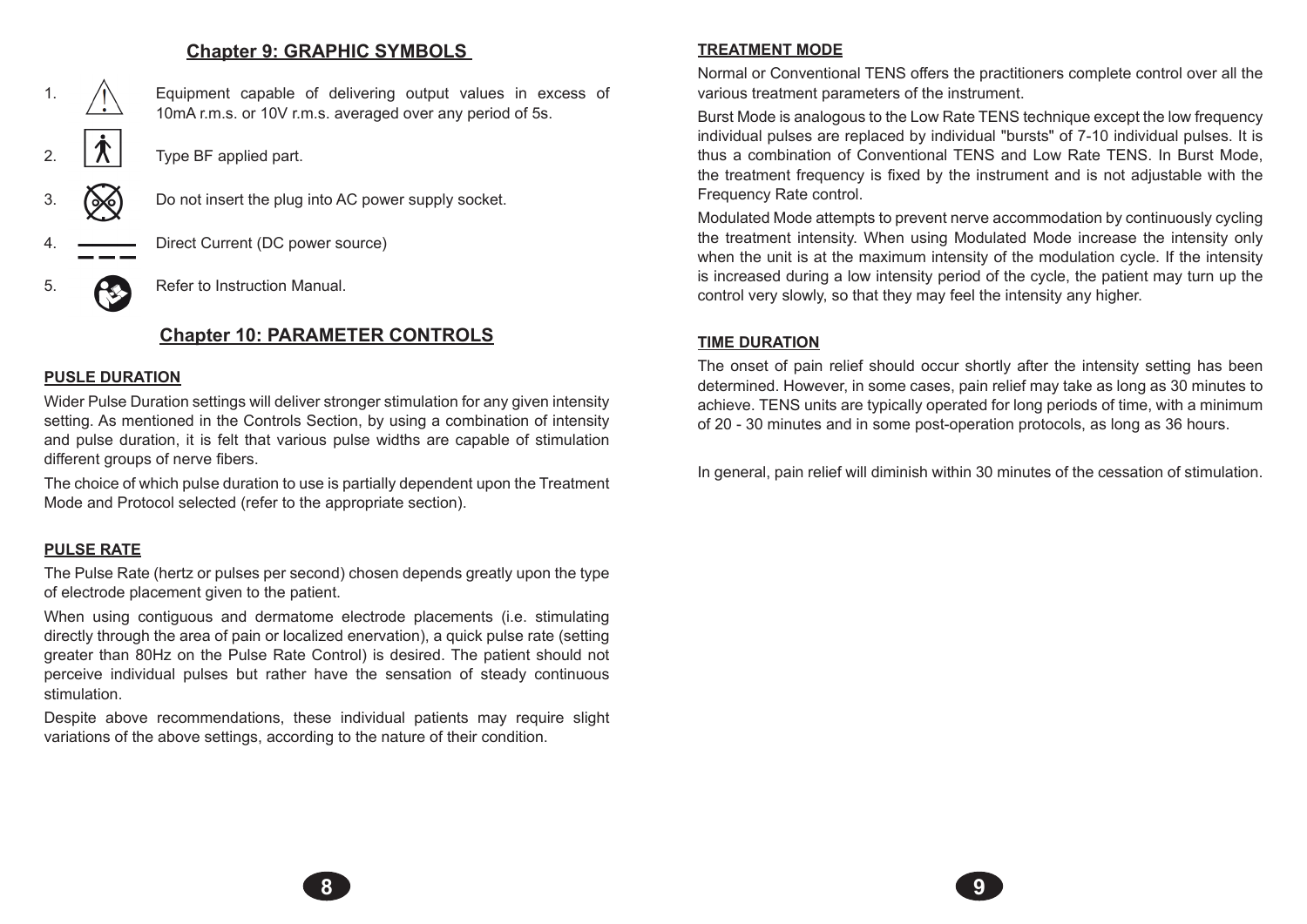# **Chapter 11: ATTACHMENT OF ELECTRODE LEAD WIRES**

The wires provided with the system insert into the jack sockets located on top of the device. Holding the insulated portion of the connector, push the plug end of the wire into one of the jacks (see drawing); one or two sets of wires may be used.



After connecting the wires to the stimulator, attach each wire to an electrode. Use care when you plug and unplug the wires. Jerking the wire instead of holding the insulated connector body may cause wire breakage.

### **CAUTION**

Do not insert the plug of the patient lead wire into the AC power supply socket.

## **Chapter 12: LEADING WIRE MAINTENANCE**

Clean the wires by wiping with a damp cloth. Coating them lightly with talcum powder will reduce tangling and prolong life.

## **Chapter 13: ELECTRODE OPTIONS**

Your clinician will decide which type of electrode is best for your condition. Follow application procedures outlined in electrode packing, to maintain stimulation and prevent skin irritation. Use the legally marketed TENS electrode is recommended. The device is completed with standard carbon film adhesive electrodes in size 4x4cm.

## **Chapter 14: ELECTRODE PLACEMENT**

The placement of the electrodes can be one of the most important parameters in achieving success with TENS therapy. Of utmost importance is the willingness of the clinician to try the various styles of electrode placement to find which method best fits the needs of the individual patient.

Every patient responds to electrical stimulation differently and their needs may vary from the conventional settings suggested here. If the initial results are not positive, feel free to experiment. Once an acceptable placement has been achieved, mark down the electrodes sites and the settings on the patient's reference sheet of this manual so the patient can easily continue treatment at home.

### **CONTIGUOUS PLACEMENT**

**10 11**

This is the most common placement technique. It involves placing th electrodes alongside the area of localized pain site, in such a way as to direct the flow of current through or around the area of pain.

In a single channel application, this would involve placing each pad on either side of the pain site if the pain is localized on a limb and deep within the tissue. Pad placement on the posterior and anterior aspects of the affected limb will all the current to flow completely through the limb and thus through the endogenous pain site.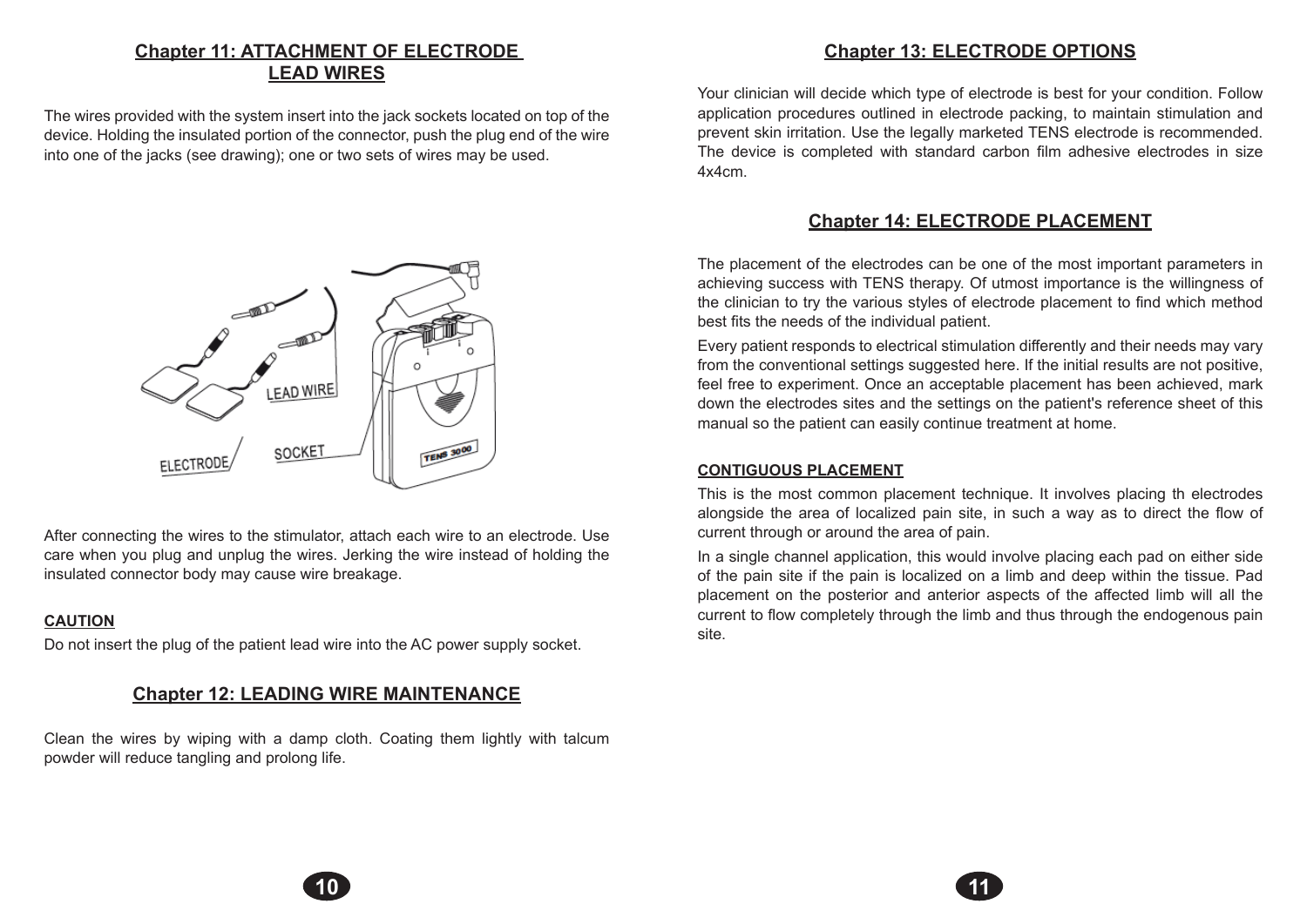With a two channels application, the clinician may either direct the current flow to cross through the pain site or, in what is calLED the "bracket" method allowing the current flow on either side of the painful area, generally through the nerve branches that feed into the pain site.

## **Chapter 15: TIPS FOR SKIN CARE**

To avoid skin irritation, especially if you have sensitive skin, follow these suggestions:

- 1. Wash the area of skin where you will be placing the electrodes, using mild soap and water before applying electrodes, and after taking them off. Be sure to rinse soap off thoroughly and dry skin well.
- 2. Excess hair may be clipped with scissors; do not shave stimulation area.
- 3. Wipe the area with the skin preparation your clinician has recommended. Let this dry. Apply electrodes as directed.
- 4. Many skin problems arise from the "pulling stress" from adhesive patches that are excessively stretched across the skin during application. To prevent this, apply electrodes from center outward; avoid stretching over the skin.
- 5. To minimize "pulling stress", tape extra lengths of lead wires to the skin in a loop to prevent tugging on electrodes.
- 6. When removing electrodes, always remove by pulling in the direction of hair growth.
- 7. It may be helpful to rub skin lotion on electrode placement area when not wearing electrodes.
- 8. Never apply electrodes over irritated or broken skin.

## **Chapter 16: APPLICATION OF RE-USABLE SELF ADHESIVE ELECTRODES**

### **Application**

- 1. Clean and dry the skin at the prescribed area thoroughly with soap and water prior to application of electrodes.
- 2. Insert the lead wire into the pin connector on the pre-wired electrodes.
- 3. Remove the electrodes from the protective liner and apply the electrodes firmly to the treatment site.

### **Removal**

- 1. Lift at the edge of electrodes and peel; do not pull on the lead wires because it may damage the electrodes.
- 2. Place the electrodes on the liner and remove the lead wire by twisting and pulling at the same time.



### **Care and Storage**

**12 13**

- 1. Between uses, store the electrodes in the reseaLED bag in a cool dry place.
- 2. It may be helpful to improve repeated application by spreading a few drops of cold water over the adhesive and tum the surface up to air dry. Over saturation with water will reduce the adhesive properties.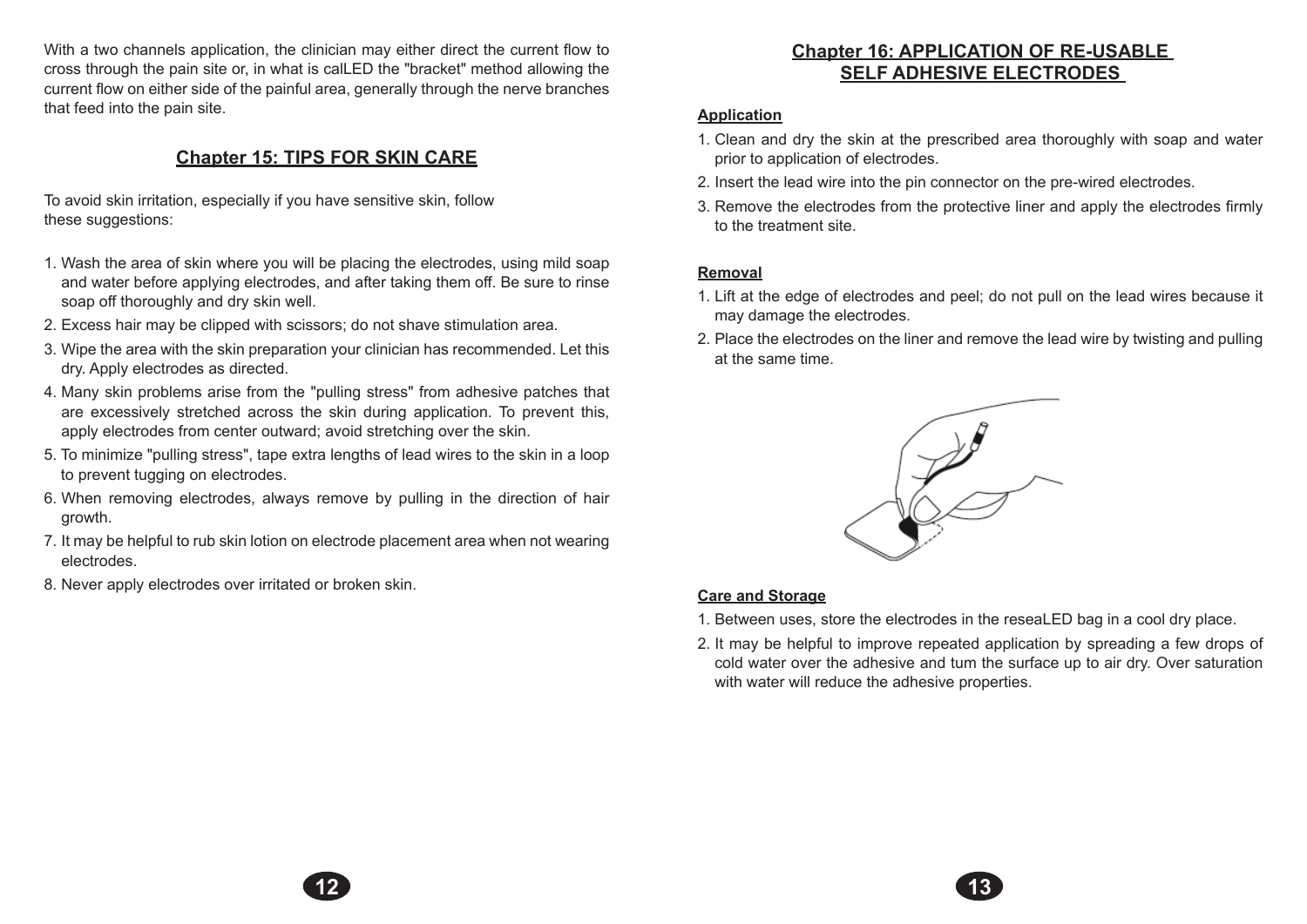### **Important**

- 1. Do not apply to broken skin.
- 2. The electrodes should be discarded when they are no longer in use.
- 3. The electrodes are intended for single patient use only.
- 4. If irritation occurs, discontinue use and consult your clinician.
- 5. Read the instruction for use of self-adhesive electrodes before application.

# **Chapter 17: ADJUSTING THE CONTROLS**

1. Slide Cover:

A slide-on panel cover covers the controls for Pulse Width, Pulse Rate, Mode Selector, and Modulation Selector. Your medical professional may wish to set these controls for you and request that you leave the cover in place.

2. Display LED:

Each of the LEDs illuminates whenever the electronics of the device create a current impulse. Due to the capacity of the human eye, the illumination of the lamp can only be recognized up to a frequency of approximately 30Hz. At higher frequencies, the lamp will appear to be constantly illuminated.

3. On/Off Switch and Intensity Control:

If both controls are in the off-position (white markings on the housing), the device is switched off.



 By turning the controls clockwise, the appropriate channel is switched on and the impulses display LED will illuminate and begin to pulse according to the frequency set.

 The current strength of the impulses transmitted to the electrodes increase further when the control is turned clockwise.

To reduce the current strength or switch the device off, turn the controls counter clockwise to the required setting or off-position.



4. Lead Connector:

Connection of the electrodes is made with two-lead connector. The device must be switched off before connecting the cables. both intensity controls must be at the Off position. Electrodes must be pressed firmly on the skin.

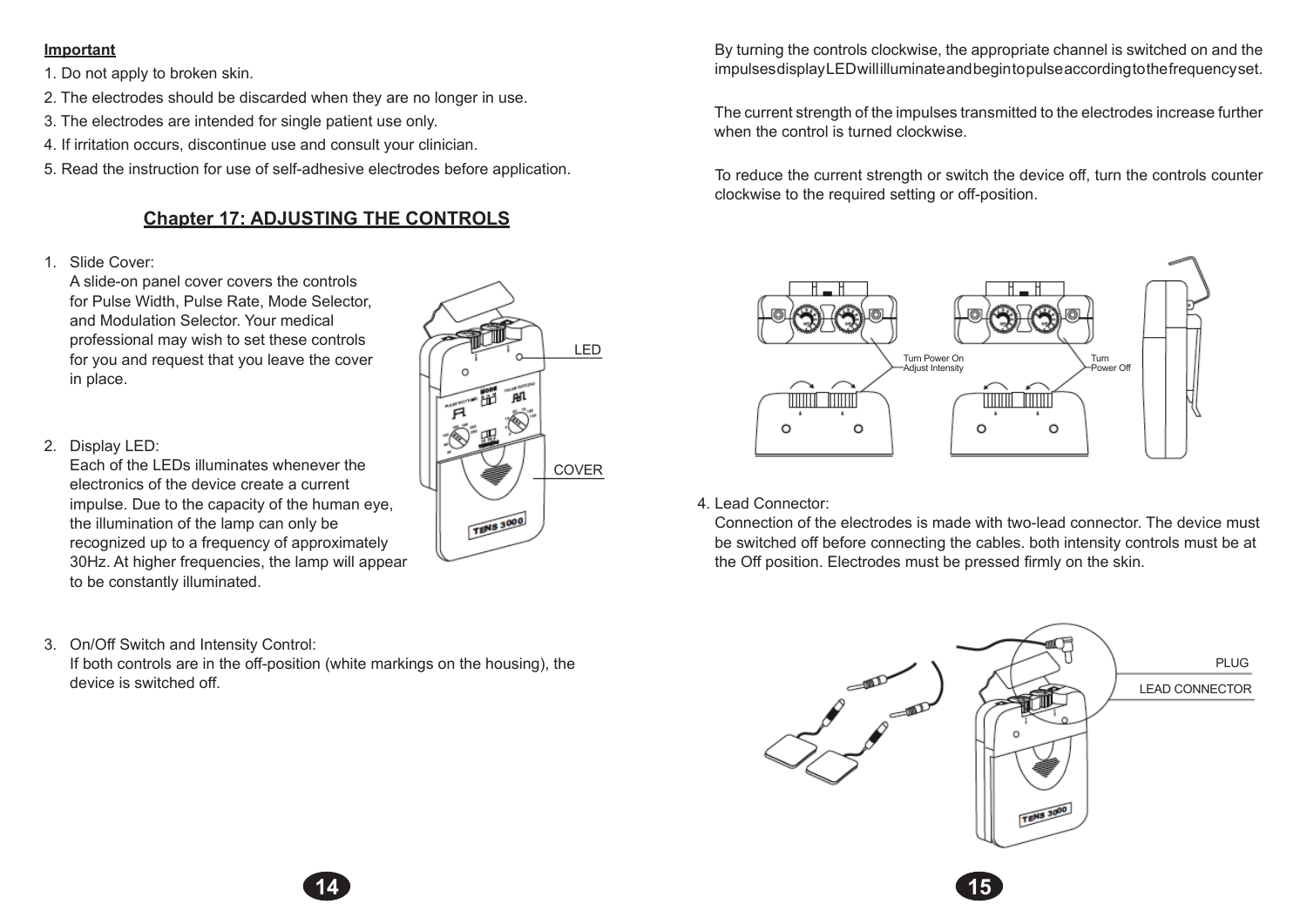5. Mode Control:

 Expose the controls by sliding front cover down from top of unit. This switch has 3 positions; B for Burst stimulation, N for Constant Stimulation, and M for modulation stimulation. Push the Mode Selector until engaged in position desired.



### 6. Pulse Rate Control:

This dial determines how many electrical impulses are applied through the skin each second. By turning these controls, the number of current impulses per second (Hz) for both channels can be continually adjusted. Unless otherwise instructed, turn the pulse rate

| PULSE WIDTH (arS)                           | MODE<br>B N M                   | PULSE RATE(Hz)<br>ΗЧ         |
|---------------------------------------------|---------------------------------|------------------------------|
| 150<br>180<br>220<br>120<br>260<br>80<br>30 | 30 C<br>15<br><b>TIMER(MIn)</b> | 20<br>70<br>120<br>10<br>150 |

### 7. Pulse Width Control:

This dial adjusts the length of time each electrical signal is applied through the skin, which controls the strength and sensation of the stimulation. If no instructions regarding the pulse width are given in therapy, set the control to the suggested 70-120 µs.



### 8. Timer Control:

Treatment time of TENS can be preset with Timer Control. This switch has 3 positions - 15, 30 and C (Continuous). Push the Timer Control until engaged in position desired.



### 9. Check/Replace the Battery:

Over time, in order to ensure the functional safety of TENS, changing the battery is necessary.

- 1. Make sure that both intensity controls are switched to off position.
- 2. Slide the battery compartment cover and remove.
- 3. Remove the battery from the compartment.
- 4. Insert the battery into the compartment. Note the polarity indicated on the battery and in the compartment.
- 5. Replace the battery compartment cover and slide to close.



## **Chapter 18: BATTERY INFORMATION**

**16 17**

TENS 3000 can be used with a rechargeable battery when necessary. If you use rechargeable batteries, please follow the instructions.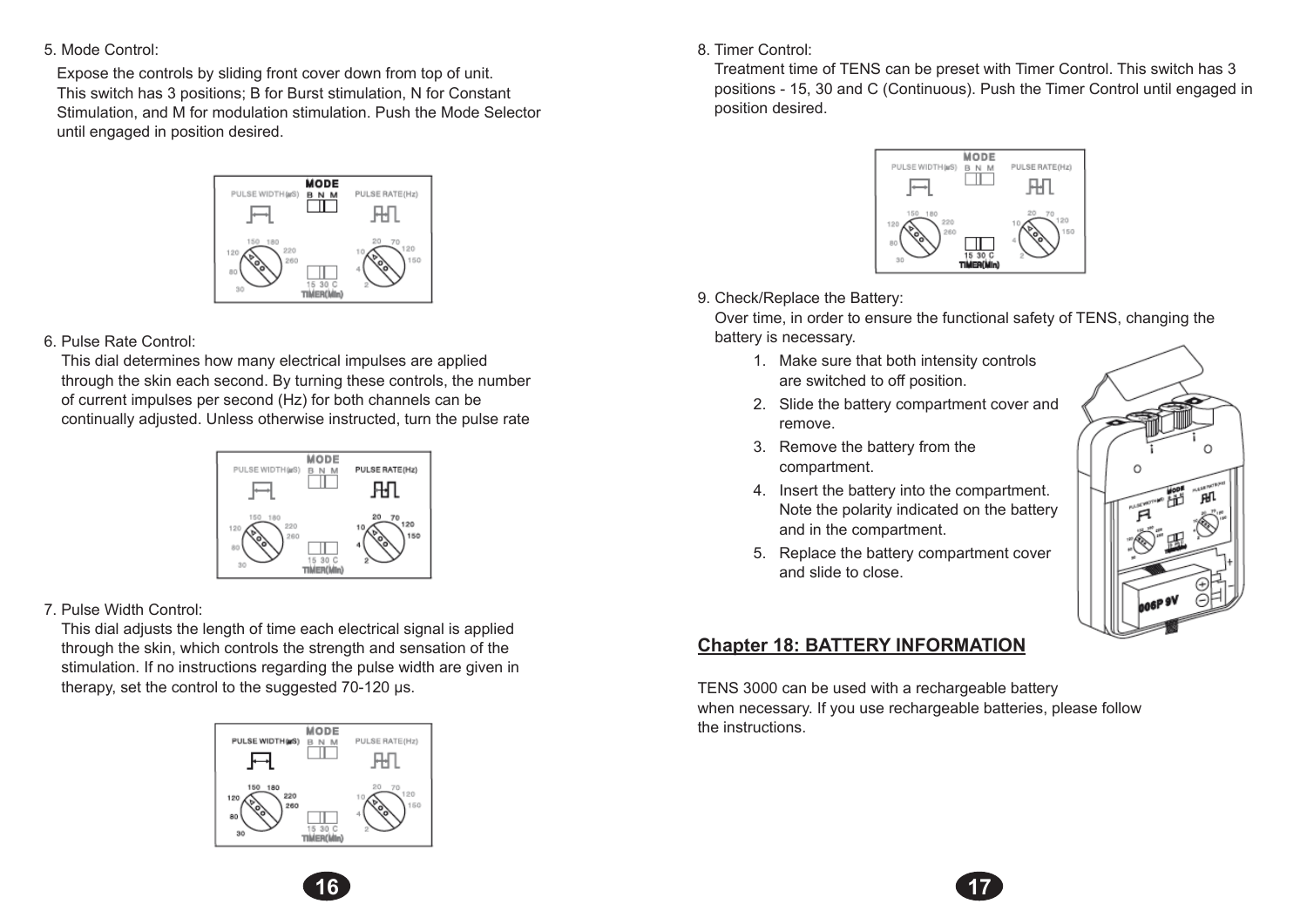### **RECHARGEABLE BATTERIES (NOT INCLUDED)**

Prior to the use of a new unit, the rechargeable battery should be charged according to the battery manufacturer's instruction. Before using the battery charger, read all instructions and cautionary markings on the battery and the instruction manual.

After being stored for 60 days or more, the batteries may lose their charge. After long periods of storage, batteries should be charged prior to use.

## **BATTERY CHARGING**

(1) Plug the charger into any working 110 or 220/240v mains electrical outlet. The use of any attachment not supplied with the charger may result in the risk of fire, electrical shock, or injury to persons.

(2) Follow the battery manufacturer's instructions for charging time.

(3) After the battery manufacturer's instructions recommended charging time has been completed, unplug the charger and remove the battery.

- (4) Batteries should always be stored in a fully charged state. To ensure optimum battery performance, follow these guidelines.
	- (a) Although overcharging the batteries for up to 24 hours will not damage them, repeated overcharging may decrease useful battery life.
	- (b) Always store batteries in their charged condition. After a battery has been discharged, recharge it as soon as possible. If the battery is stored more than 60 days, it may need to be recharged.
	- (c) Do not short the terminals of the battery. This will cause the battery to get hot and can cause permanent damage. Avoid storing the batteries in your pocket or purse where the terminals may accidentally come into contact with coins, keys or any metal objects.

(d) WARNINGS:

**18 19**

- 1. Do not attempt to charge any other types of batteries in your charger, other than the nickel-cadmium rechargeable batteries. Other types of batteries may leak or burst.
- 2. Do not incinerate the rechargeable battery as it may explode!

## **Chapter 19: MAINTENANCE, TRANSPORTATION AND STORAGE OF THE TENS DEVICE**

- 1. Non-flammable cleaning solution is suitable for cleaning the device. Note: Do not smoke or work with open flames (for example, candles, etc.) when working with flammable liquids.
- 2. Stains and spots can be removed with a cleaning agent.
- 3. Do not submerge the device in liquids or expose it to large amount of water.
- 4. Return the device to the carrying box with sponge foam to ensure that the unit is well-protected before transportation.
- 5. If the device is not to be used for a long period of time, remove the batteries from the battery compartment (acid may leak from used batteries and damage the device). Put the device and accessories in the carrying box and keep in a cool dry place.
- 6. The packed TENS device should be stored and transported under the temperature range of -20 °C  $\sim$  +60 °C, relative humidity 20%  $\sim$  95%. atmosphere pressure 500 hPa ~ 1060 hPa.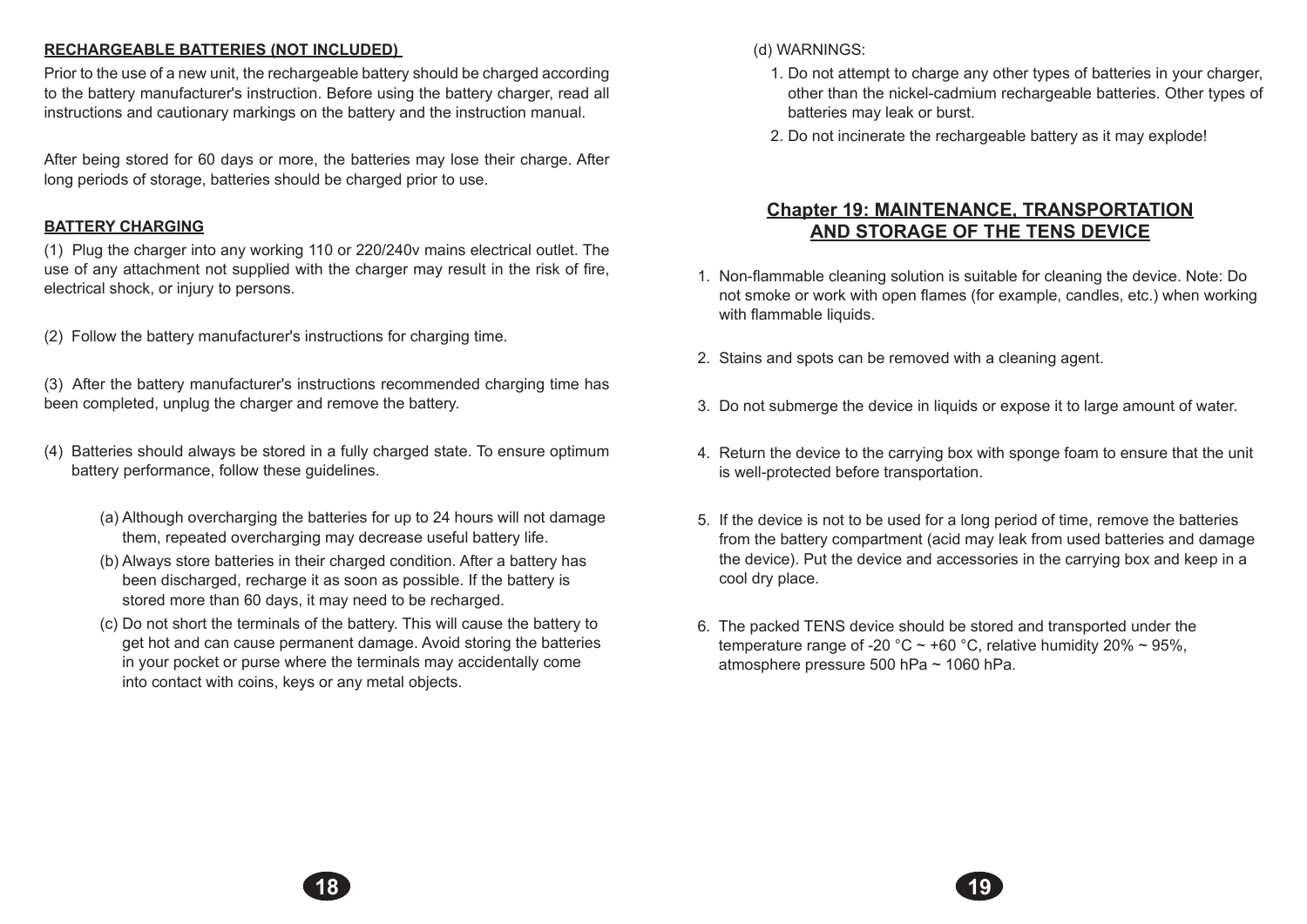## **Chapter 20: SAFETY-TECHNICAL CONTROLS**

For safety reasons, check your TENS 3000 each week based on the following checklist.

- 1. Check the device for external damage.
	- Deformation of the housing.
	- Damaged or defective output sockets
- 2. Check the device for defective operating elements.
	- Legibility of inscriptions and labels.
	- Make sure the inscriptions and labels are not distorted.
- 3. Check LED.
	- LED must be illuminated when switched on.
- 4. Check the usability of accessories.
	- Patient cable undamaged.
	- Electrodes undamaged.

Please consult your distributor if there are any problems with device and accessories.

# **Chapter 21: MALFUNCTIONS**

Should any malfunctions occur while using the TENS, check the following:

- Whether the switch/control is set to the appropriate form or therapy. Adjust the control correctly.
- Whether the cable is correctly connected to the device. The cables should be inserted completely into the sockets.
- Whether the impulse display LED is illuminated. If necessary, insert a new battery.
- For possible damage to the cable. Change the cable if any damage is detected.
- \* If there is any other problem, please return the device to your distributor. Do not try to repair a detective device.



The TENS 3000 devices are in compliance with EN/IEC60 601-1: 1990+A1: 1993+A2:1995.

# **Chapter 23: WARRANTY**

All TENS 3000 models carry a warranty of one year from the date of delivery. The warranty applies to the stimulator only and covers both parts and labor relating thereto.

The warranty does not apply to damage resulting from failure to follow the operating instructions, accidents, abuse, alteration or disassembly by unauthorized personnel.

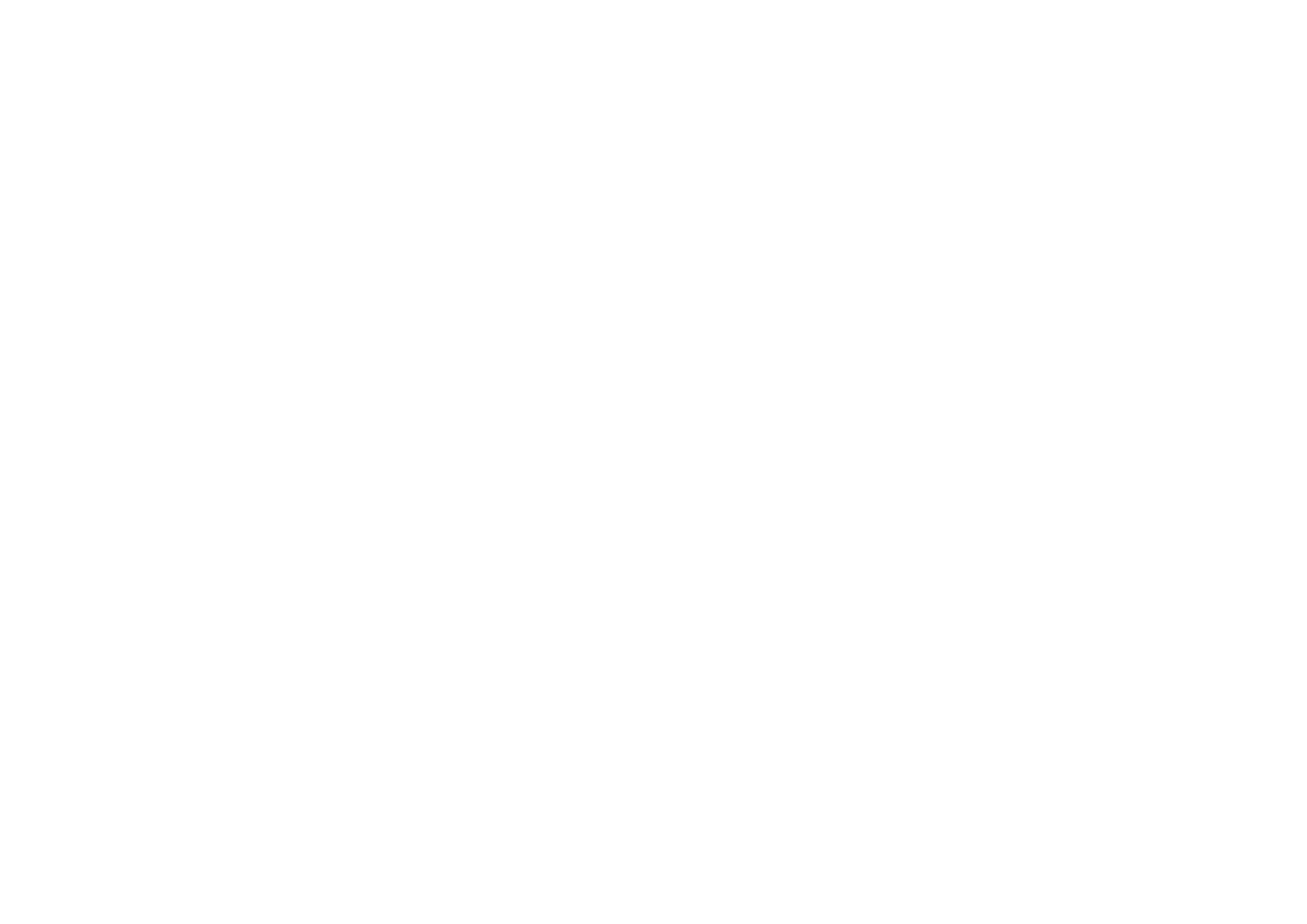# **MANUAL DE INSTRUCCIONES**

# **para TENS 3000**





Fabricado para Roscoe Medical, Inc. 21973 Commerce Parkway, Strongsville, Ohio 44149 www.roscoemedical.com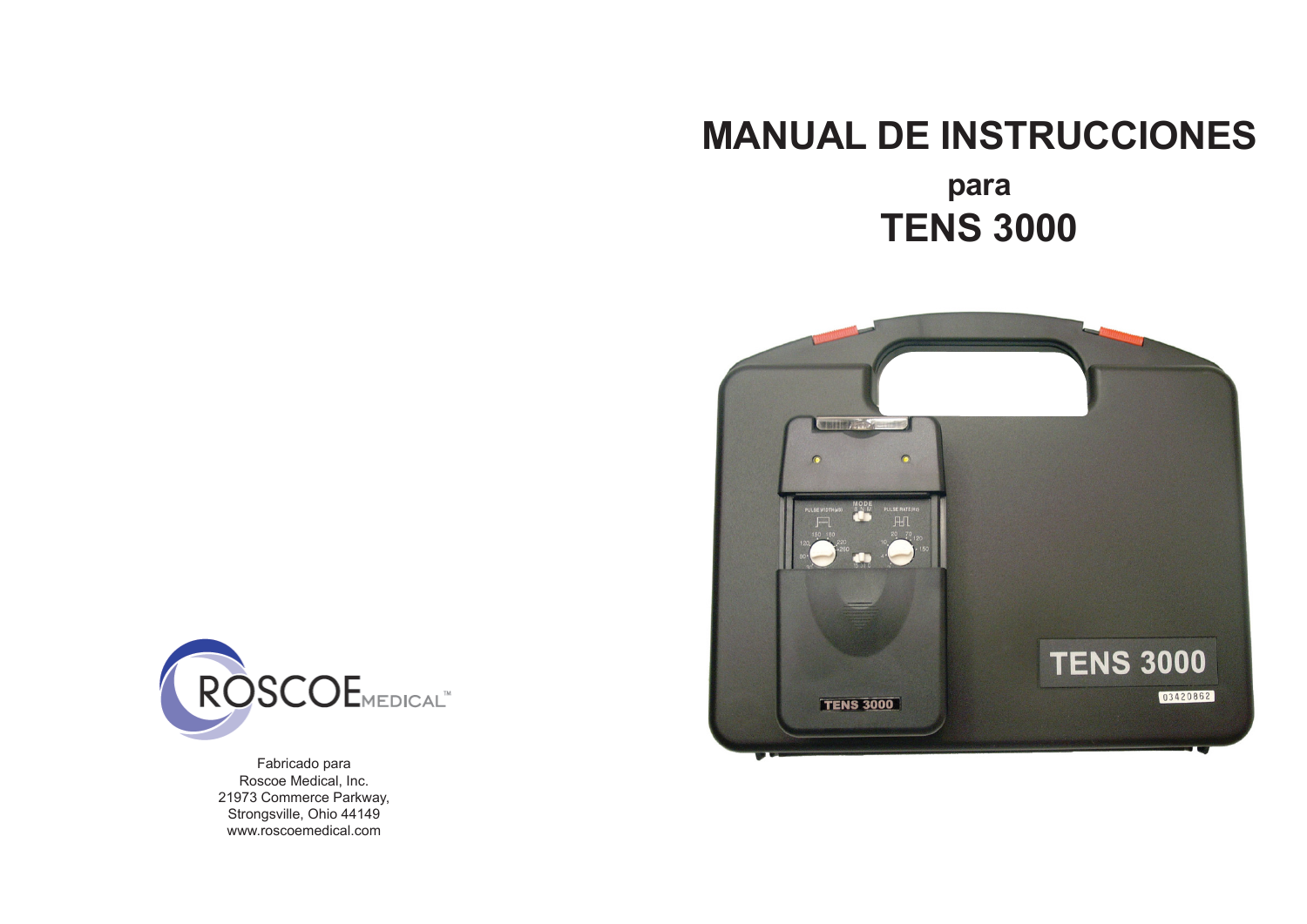# **ÍNDICE**

| Capítulo         | <b>Contenido</b>                                               | Página |
|------------------|----------------------------------------------------------------|--------|
| $\mathbf 1$ .    |                                                                |        |
| 2.               |                                                                |        |
| 3.               |                                                                |        |
| 4.               |                                                                |        |
| 5.               |                                                                |        |
| 6.               |                                                                |        |
| $\overline{7}$ . |                                                                |        |
| 8.               |                                                                |        |
| 9.               |                                                                |        |
| 10.              |                                                                |        |
| 11.              | Fijación de los cables conductores del electrodo 10            |        |
| 12.              |                                                                |        |
| 13.              |                                                                |        |
| 14.              |                                                                |        |
| 15.              |                                                                |        |
| 16.              | Colocación de electrodos autoadhesivos reutilizables 13        |        |
| 17.              |                                                                |        |
| 18.              |                                                                |        |
| 19.              | Mantenimiento, transporte y almacenamiento del dispositivo  19 |        |
| 20.              |                                                                |        |
| 21.              |                                                                |        |
| 22.              |                                                                |        |
| 23.              |                                                                |        |

 $\bullet$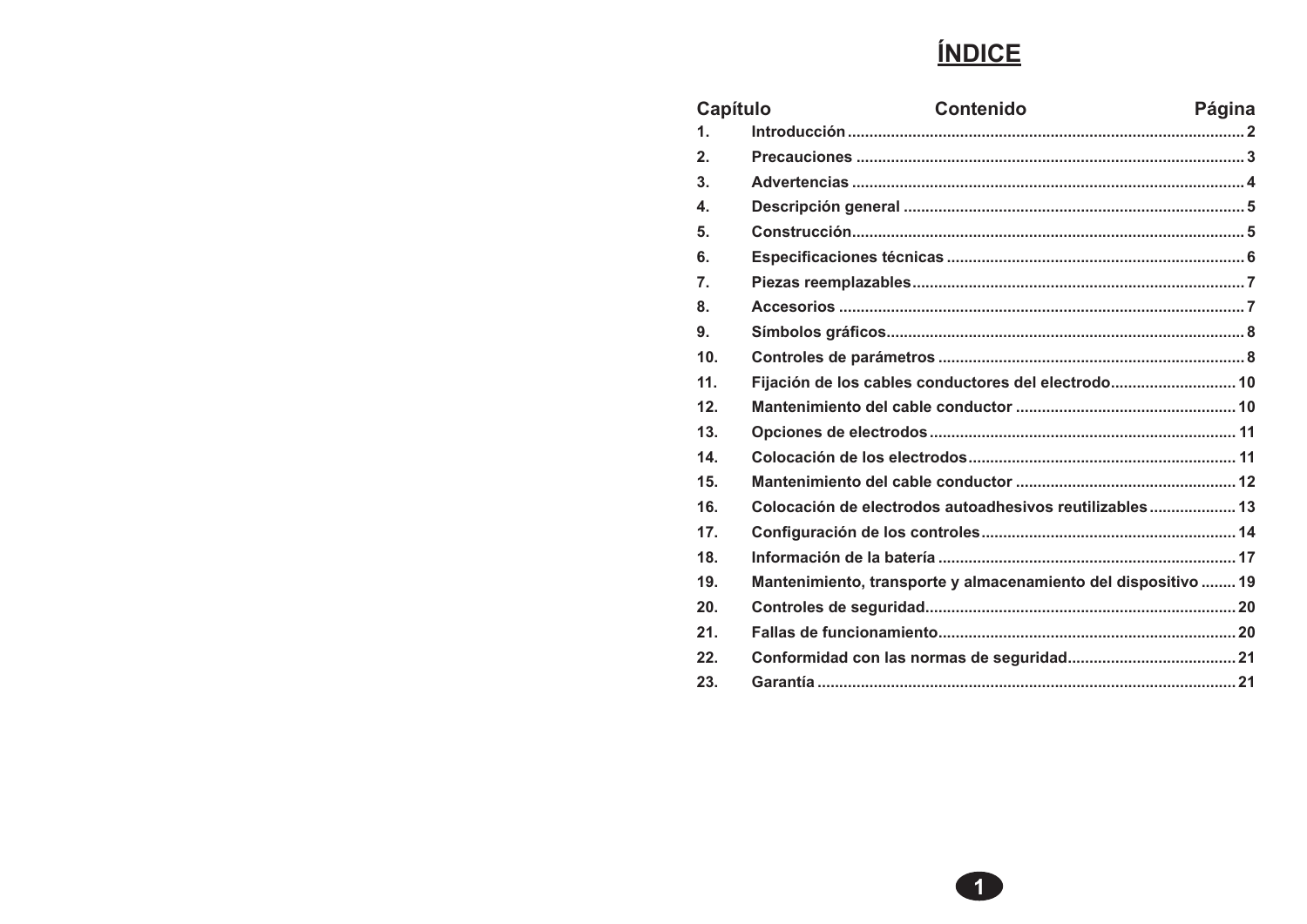## **Capítulo 2: PRECAUCIONES**

### **EXPLICACIÓN DEL DOLOR**

El dolor es un sistema de alerta y el método del cuerpo encargado de decirnos que algo está mal. El dolor es importante, sin él las condiciones anormales pueden pasar inadvertidas, y causar daños o lesiones a las partes vitales del cuerpo.

Aunque el dolor es una señal de advertencia necesaria de un traumatismo o mal funcionamiento en el cuerpo, la naturaleza puede haber ido demasiado lejos en su diseño. Aparte de su valor en el diagnóstico, el dolor persistente y duradero no tiene ninguna utilidad.

El dolor no empieza hasta que un mensaje codificado viaja al cerebro donde es decodificado, analizado y luego produce una reacción. El mensaje de dolor se desplaza desde el área lesionada a lo largo de los pequeños nervios que van a la médula espinal. Aquí el mensaje se conecta a diferentes nervios que viajan por la médula espinal hasta el cerebro. Entonces, el mensaje de dolor se interpreta, se devuelve y se siente el dolor.

### **EXPLICACIÓN DE TENS**

La electroestimulación transcutánea de los nervios (TENS) es un método no invasivo y libre de drogas para controlar el dolor. TENS usa pequeños impulsos eléctricos enviados a los nervios a través de la piel para modificar la percepción del dolor. TENS no cura ningún problema fisiológico, solo ayuda a controlar el dolor. TENS no funciona para todas las personas, sin embargo, en la mayoría de los pacientes es eficaz para reducir o eliminar el dolor, lo que permite un retorno a la actividad normal.

### **¿CÓMO FUNCIONA TENS?**

No hay nada "mágico" acerca de la Electroestimulación transcutánea de los nervios (TENS). La terapia TENS se utiliza para aliviar el dolor. La unidad TENS envía impulsos confortables a través de la piel que estimulan el nervio (o los nervios) en la zona de tratamiento. En muchos casos, esta estimulación reducirá o eliminará en gran medida la sensación de dolor que el paciente siente. El alivio del dolor varía según el paciente, el modo de terapia seleccionado y el tipo de dolor. En muchos pacientes, la reducción o eliminación del dolor dura más tiempo que el período real de estimulación (a veces hasta tres o cuatro veces más). En otros, el dolor solo se reduce mientras se produce la estimulación. Usted debe hablar sobre esto con su médico o terapeuta.

#### 1. Precauciones:

 Pueden presentarse casos aislados de irritación de la piel en el lugar de la colocación del electrodo tras una aplicación prolongada. La eficacia depende en gran medida de la selección de pacientes por una persona calificada en el manejo de pacientes afligidos por el dolor.

2. Contraindicaciones:

 Los dispositivos TENS pueden afectar el funcionamiento de los marcapasos cardíacos a demanda. No se recomienda TENS para pacientes con enfermedades cardíacas conocidas, sin que el médico evalúe el riesgo. No utilice TENS sobre la zona del seno carotídeo (cuello). No aplique TENS para síntomas de dolor no diagnosticado hasta que se establezca la etiología. No estimule la zona que puede causar que la corriente fluya transcerebralmente (a través de la cabeza).

3. Reacciones adversas:

**2 3**

 Las posibles reacciones adversas son: alergia al gel, irritación de la piel y quemaduras ocasionadas por los electrodos.

- 4. Lea el manual de operación antes de utilizar TENS.
- 5. Enfatizamos que el paciente con un dispositivo electrónico implantado (por ejemplo, un marcapasos) no debería someterse al tratamiento de TENS sin consultar primero con un médico. Lo mismo se aplica para los pacientes con implantes metálicos.
- 6. Si la terapia con TENS se vuelve ineficaz o desagradable, la estimulación debe suspenderse hasta que su uso vuelva a ser evaluado por un médico o terapeuta.
- 7. Evite ajustar los controles mientras opera maquinaria o vehículos.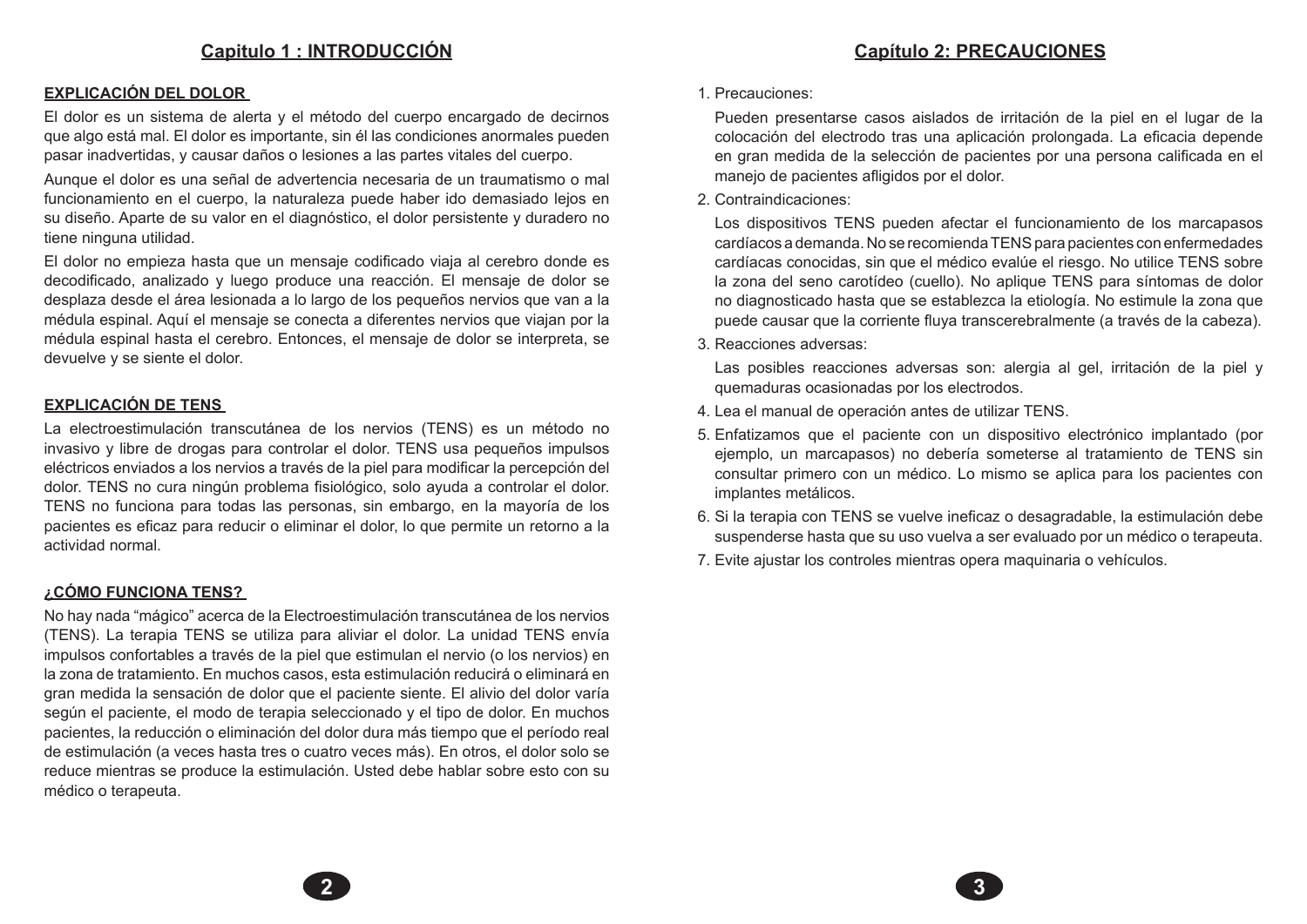- 8. Apague el dispositivo antes de aplicar o retirar los electrodos.
- 9. Los dispositivos TENS no tienen protección AP/APG. No lo use en una atmósfera explosiva y en una mezcla inflamable.

### **Capítulo 3: ADVERTENCIAS**

- 1. Se debe tener cuidado al aplicar TENS a los pacientes con sospecha de enfermedad cardíaca. Se necesitan más datos clínicos para demostrar que no hay resultados adversos.
- 2. No se ha establecido la seguridad de la aplicación de los dispositivos TENS durante el embarazo o en recién nacidos.

No utilice los dispositivos TENS durante el embarazo.

- 3. La terapia TENS no es eficaz para el dolor de origen central. (Esto incluye el dolor de cabeza).
- 4. Los dispositivos TENS solo deben usarse bajo la supervisión continua de un médico.
- 5. Los dispositivos TENS no tienen valor curativo.
- 6. TENS es un tratamiento sintomático y, como tal, suprime la sensación de dolor, que de otro modo sirve como un mecanismo de protección.
- 7. Los equipos de monitoreo electrónico (como los monitores de ECG y las alarmas de ECG) pueden no funcionar correctamente cuando la estimulación TENS está en uso.
- 8. Debe colocarse una advertencia de que la estimulación transmitida por este dispositivo puede ser suficiente para causar electrocución. La corriente eléctrica de esta magnitud no debe fluir a través del tórax o el pecho, ya que puede causar una arritmia cardíaca.
- 9. No coloque los electrodos en la parte delantera de la garganta ya que puede provocar un espasmo de los músculos de la laringe y de la faringe.
- 10. Se debe tener cuidado de no cambiar abruptamente los controles del estimulador al operar maquinaria potencialmente peligrosa.
- 11. Los electrodos no deben colocarse sobre los ojos, en la boca o internamente.
- 12. Mantenga este dispositivo fuera del alcance de los niños.
- 13. Precaución: La legislación federal de los Estados Unidos solo autoriza la venta de este dispositivo a través de o según la orden de un médico.

**4 5**

## **Capítulo 4 : DESCRIPCIÓN GENERAL**

El dispositivo TENS 3000 es un generador de pulsos que funciona a batería, y que envía impulsos eléctricos a través de los electrodos hacia el cuerpo y llega a los nervios que causan dolor. El dispositivo está provisto de dos canales de salida controlables, cada uno independiente del otro. Un par de electrodos puede ser conectado a cada canal de salida.

Los dispositivos electrónicos del TENS 3000 crean impulsos eléctricos cuya intensidad, duración, número por segundo y modulación pueden ser modificados con los controles/interruptores. Es muy fácil marcar los controles y la cubierta deslizante impide cambios accidentales en la configuración.

## **Capítulo 5: CONSTRUCCIÓN**

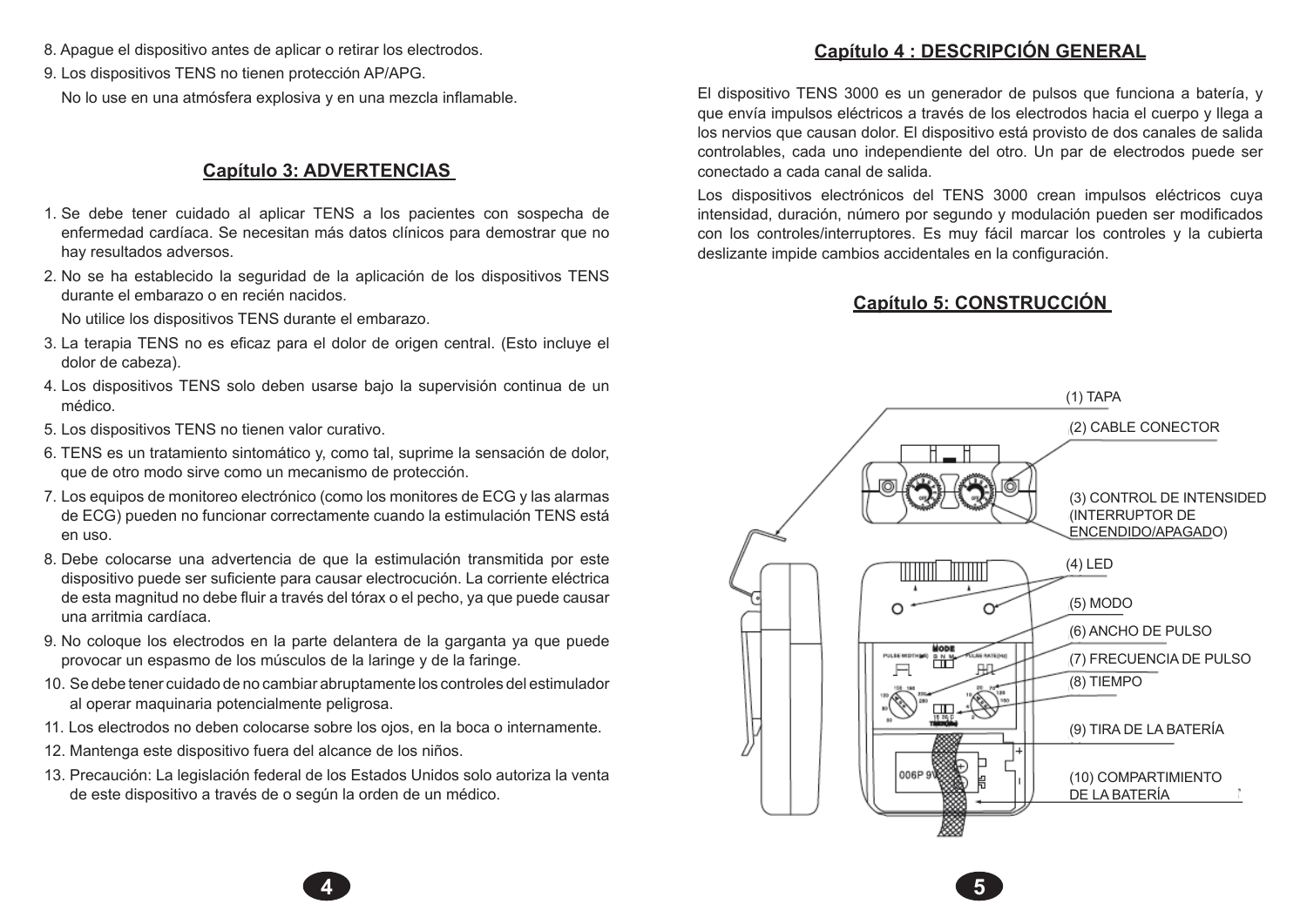## **Capítulo 6: ESPECIFICACIONES TÉCNICAS**

Los detalles de las especificaciones técnicas del dispositivo TENS 3000 son los siguientes:

|     | <b>MECANISMO</b>          | <b>DESCRIPCIÓN TÉCNICA</b>                                                                                                                                                                                                                                                                                                                                                                                                                                                                                                                             |  |  |
|-----|---------------------------|--------------------------------------------------------------------------------------------------------------------------------------------------------------------------------------------------------------------------------------------------------------------------------------------------------------------------------------------------------------------------------------------------------------------------------------------------------------------------------------------------------------------------------------------------------|--|--|
| 01. | Canal                     | Doble, aislado entre canales.                                                                                                                                                                                                                                                                                                                                                                                                                                                                                                                          |  |  |
| 02. | Amplitud de pulso         | Regulable, 0-80 mA con carga de 500 ohm en cada<br>canal.                                                                                                                                                                                                                                                                                                                                                                                                                                                                                              |  |  |
| 03. | Frecuencia de pulso       | Regulable, de 2 a 150 Hz.                                                                                                                                                                                                                                                                                                                                                                                                                                                                                                                              |  |  |
| 04. | Ancho de pulso            | Regulable, de 30 a 260 microsegundos.                                                                                                                                                                                                                                                                                                                                                                                                                                                                                                                  |  |  |
| 05. | Modo de modulación        | La frecuencia de pulso varía automáticamente en<br>un patrón cíclico sobre un intervalo de 10 segundos<br>nominalmente (máx. 150 Hz). La frecuencia de<br>pulso disminuye linealmente durante un período<br>de 4 segundos desde el valor de ajuste de control<br>hasta un valor que sea 40% menos. La frecuencia<br>de pulso más baja continuará por 1 segundo. Luego<br>aumentará linealmente durante un período de 4<br>segundos hasta su valor original. La frecuencia de<br>pulso original continuará por 1 segundo. Luego, se<br>repite el ciclo. |  |  |
| 06. | Modo ráfaga               | Las ráfagas ocurren dos veces cada segundo. Ancho<br>de pulso (regulable), frecuencia = 100 Hz.                                                                                                                                                                                                                                                                                                                                                                                                                                                        |  |  |
| 07. | Forma de onda             | Pulso cuadrado bifásico asimétrico.                                                                                                                                                                                                                                                                                                                                                                                                                                                                                                                    |  |  |
| 08. | Temporizador              | 15, 30 minutos o continuo.                                                                                                                                                                                                                                                                                                                                                                                                                                                                                                                             |  |  |
| 09. | Voltaje                   | de 0 a 40 V (Carga: 500 ohm).                                                                                                                                                                                                                                                                                                                                                                                                                                                                                                                          |  |  |
| 10. | Carga máxima por<br>pulso | 20 microculombios.                                                                                                                                                                                                                                                                                                                                                                                                                                                                                                                                     |  |  |
| 11. | Fuente de<br>alimentación | Una batería de 9 V (alcalina o recargable de níquel<br>cadmio).                                                                                                                                                                                                                                                                                                                                                                                                                                                                                        |  |  |
| 12. | Vida útil de la batería   | Aproximadamente<br>50<br>horas<br>configuración<br>en<br>nominal.                                                                                                                                                                                                                                                                                                                                                                                                                                                                                      |  |  |
| 13. | Tamaño                    | 95 (A) x 65 (A) x 23,5 (T) mm.                                                                                                                                                                                                                                                                                                                                                                                                                                                                                                                         |  |  |
| 14. | Peso                      | 115 gramos (batería incluida).                                                                                                                                                                                                                                                                                                                                                                                                                                                                                                                         |  |  |

**Capítulo 7: PARTES REEMPLAZABLES** 

Las partes y accesorios de los dispositivos TENS son reemplazables como se indica a continuación. Con excepción de los cables, los electrodos, la batería y la cubierta de la caja de la batería, por favor no trate de reemplazar las otras partes de un dispositivo.

|    | <b>PIEZAS</b>                         |
|----|---------------------------------------|
| 01 | <b>CABLES DE ELECTRODOS</b>           |
| 02 | <b>ELECTRODOS</b>                     |
| 03 | BATERÍA DE 9 V, TIPO 6F22             |
| 04 | CLIP PARA CINTURÓN                    |
| 05 | <b>CUBIERTA DE CAJA DE LA BATERÍA</b> |
| 06 | CONECTOR DEL CABLE                    |
| 07 | <b>PCB PRINCIPAL</b>                  |
| 08 | PERILLA DE INTENSIDAD                 |
| 09 | <b>INTERRUPTOR B-N-M</b>              |
| 10 | PERILLA DE ANCHO DE PULSO             |
| 11 | PERILLA DE FRECUENCIA DE PULSO        |

## **Capítulo 8: ACCESORIOS**

Cada equipo de TENS 3000 se completa con accesorios estándar y etiqueta estándar como se indica a continuación:

|    | <b>DESCRIPCIÓN</b>                 | CANTIDAD |
|----|------------------------------------|----------|
| 1. | Electrodos adhesivos de 40 X 40 mm | 4 piezas |
| 2. | Cables de electrodos               | 2 piezas |
| 3. | Batería de 9 V, tipo 6F22          | 1 pieza  |
| 4. | Manual de instrucciones            | 1 pieza  |
| 5. | Estuche de transporte              | 1 pieza  |
|    |                                    |          |

**6 7**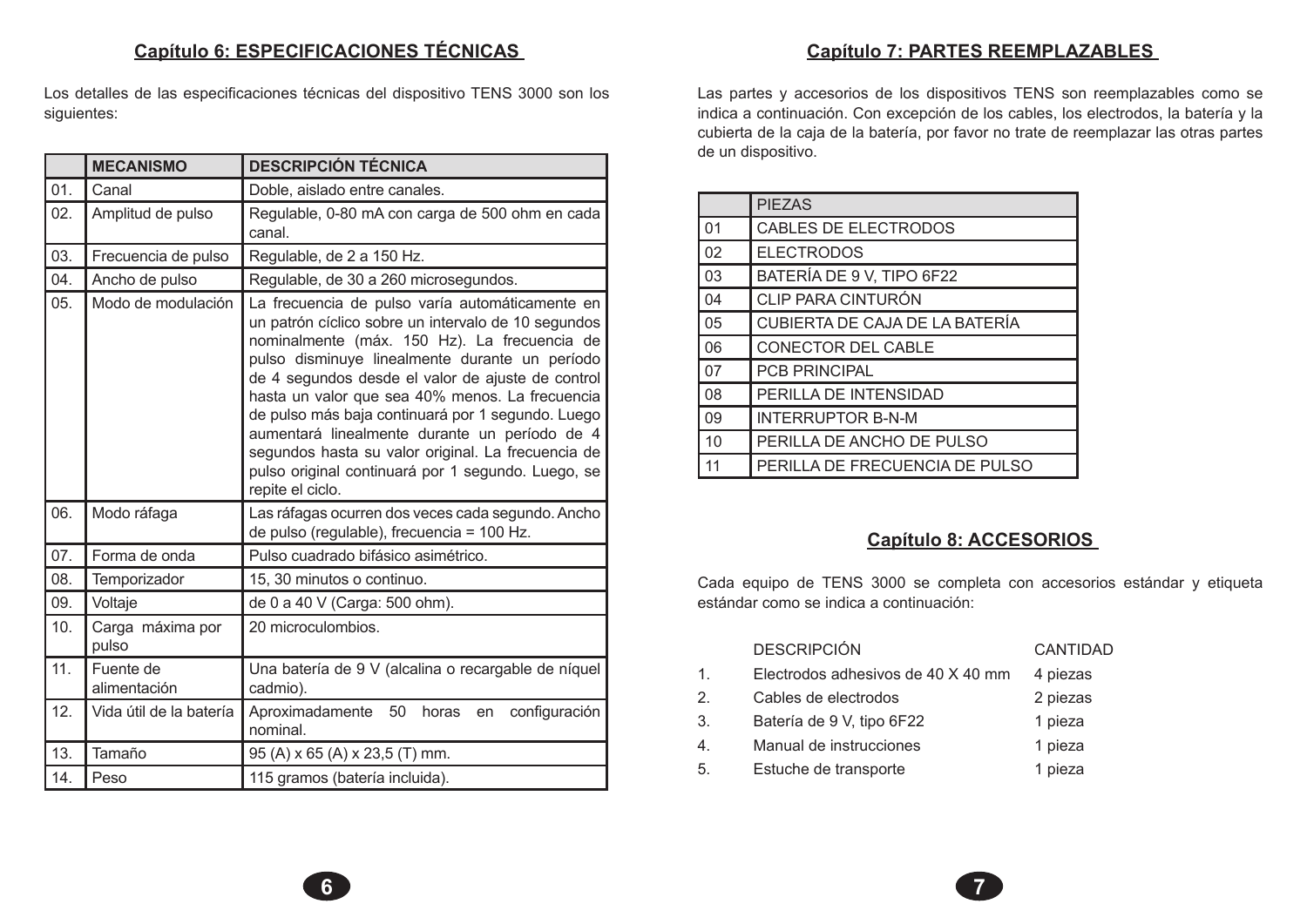## **Capítulo 9: SÍMBOLOS GRÁFICOS**

1.  $\sqrt{N}$  Equipos capaces de suministrar valores de salida de más de 10 mA r.m.s. o 10 V r.m.s. en promedio en un período de 5 s. 2.  $|\mathcal{X}|$  Pieza aplicada tipo BF. 3. No inserte el enchufe en la toma de corriente de CA. 4. Corriente continua (fuente de energía CC). 5. Consulte el Manual de instrucciones.

# **Capítulo 10: CONTROLES DE PARÁMETROS**

### **DURACIÓN DEL PULSO**

Las configuraciones con duraciones de pulsos más amplias transmitirán estimulaciones más fuertes para cualquier configuración de intensidad dada. Como se mencionó en la sección Controles, mediante el uso de una combinación de la intensidad y la duración del pulso, se considera que varios anchos de pulso son capaces de estimular diferentes grupos de fibras nerviosas.

La elección de la duración del pulso que se utilizará depende del modo de tratamiento y el protocolo seleccionado (consulte la sección correspondiente).

### **FRECUENCIA DE PULSO**

La frecuencia del pulso (hertz o pulsos por segundo) elegida depende en gran medida del tipo de colocación de los electrodos aplicada al paciente.

Cuando se utiliza la colocación de electrodos contiguos y dermatomas (por ejemplo, la estimulación directa a través de la zona de dolor o la enervación localizada), lo ideal es utilizar una frecuencia de pulso rápido (configurada a más de 80 Hz en el Control de frecuencia de pulso). El paciente no debe percibir los pulsos individuales sino que debe tener la sensación de una estimulación continua estable.

A pesar de estas recomendaciones, los pacientes pueden requerir pequeñas variaciones en las configuraciones anteriores, según la naturaleza de su condición.

### **MODO DE TRATAMIENTO**

Los dispositivos TENS normales o convencionales ofrecen a los médicos un control completo sobre todos los diferentes parámetros de tratamiento del instrumento.

El modo de ráfaga es análogo a la técnica TENS de Frecuencia baja excepto por los pulsos individuales de baja frecuencia que son sustituidos por "ráfagas" individuales de 7-10 pulsos individuales. Por lo tanto, es una combinación de TENS convencional y TENS de frecuencia baja. En el Modo de ráfaga, la frecuencia del tratamiento es establecida por el instrumento y no se puede ajustar con el control de Velocidad de frecuencia.

El Modo modulado intenta evitar la acomodación del nervio cambiando continuamente la intensidad del tratamiento. Cuando se utiliza el Modo modulado, la intensidad se incrementa solo cuando la unidad está en la intensidad máxima del ciclo de modulación. Si se aumenta la intensidad durante un período de baja intensidad del ciclo, el paciente puede subir el control muy lentamente de modo que pueda sentir la intensidad más alta.

### **DURACIÓN**

**8 9**

El inicio del alivio del dolor debe ocurrir poco después de haber determinado la configuración de la intensidad. Sin embargo, en algunos casos, el alivio del dolor puede tardar hasta 30 minutos en hacer efecto. Las unidades TENS son operadas generalmente durante largos períodos de tiempo, con un mínimo de 20 a 30 minutos y en algunos protocolos posoperatorios hasta por 36 horas.

En general, el alivio del dolor disminuirá en los 30 minutos siguientes al cese de la estimulación.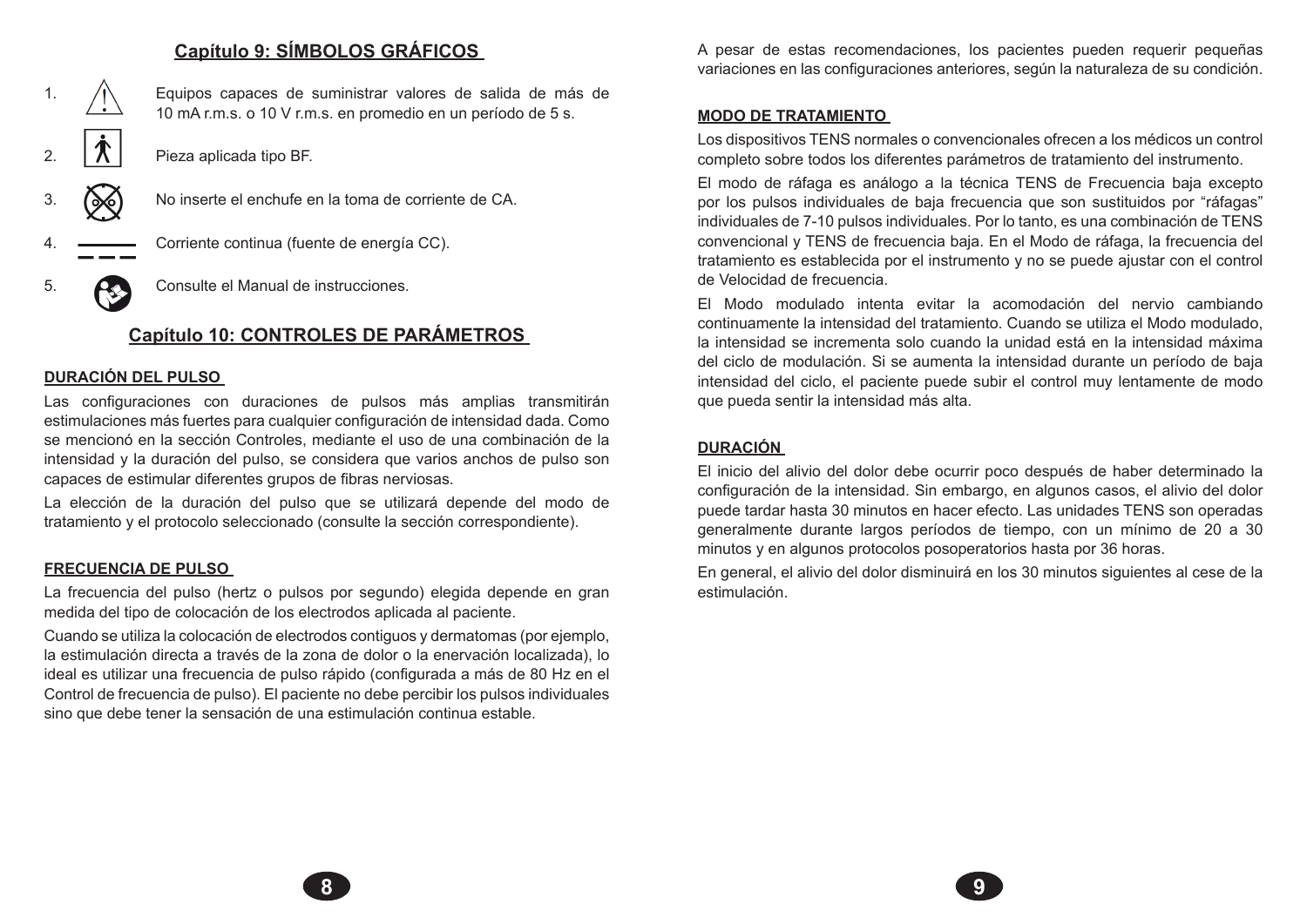# **Capítulo 11: FIJACIÓN DE LOS CABLES CONDUCTORES DEL ELECTRODO**

Los cables suministrados con el sistema se insertan en las tomas de los conectores ubicados en la parte superior del dispositivo. Sostenga la parte aislada del conector, presione el extremo del enchufe del cable en una de las tomas (vea el dibujo); se puede utilizar uno o dos juegos de cables.



Después de conectar los cables al estimulador, conecte cada cable a un electrodo. Tenga cuidado al enchufar y desenchufar los cables. Dar un tirón al cable en lugar de sostener el cuerpo del conector aislado, puede causar la rotura del cable.

### **PRECAUCIÓN**

No inserte el enchufe del cable conductor del paciente en ninguna toma de CA.

### **Capítulo 12: MANTENIMIENTO DEL CABLE CONDUCTOR**

Limpie los cables con un paño húmedo. Cúbralos ligeramente con talco para evitar que se enreden y así prolongar su vida útil.

# **Capítulo 13: OPCIONES DE ELECTRODOS**

Su médico decidirá qué tipo de electrodo es mejor para su condición. Siga los procedimientos de aplicación previstos en el empaque del electrodo para mantener una estimulación óptima y para evitar la irritación de la piel. Se recomienda utilizar el electrodo TENS comercializado legalmente. El dispositivo se completa con electrodos adhesivos de película de carbón estándar en tamaño de 4x4 cm

# **Capítulo 14: COLOCACIÓN DE LOS ELECTRODOS**

La colocación de los electrodos puede ser uno de los parámetros más importantes para lograr el éxito con la terapia TENS. Es sumamente importante que el médico pruebe diferentes formas de colocar los electrodos para averiguar cuál es el método que mejor se adapta a las necesidades del paciente en particular.

Cada paciente responde de manera distinta a la estimulación eléctrica y sus necesidades pueden diferir de las configuraciones convencionales sugeridas aquí. Si los primeros resultados no son positivos, no dude en experimentar. Una vez que se haya logrado una colocación aceptable, marque los lugares en los que se colocan los electrodos y las configuraciones para que el paciente pueda continuar fácilmente con el tratamiento en su casa.

### **COLOCACIÓN CONTIGUA**

**10 11**

Esta es la técnica de colocación más común. Se trata de la colocación de los electrodos junto a la zona de dolor localizado de manera que se puede dirigir el flujo de corriente a través o alrededor de la zona de dolor.

En una aplicación de un solo canal, implicaría colocar cada almohadilla a los lados del lugar de dolor, si el dolor está localizado en una extremidad y de manera profunda en el tejido. La colocación de almohadillas en la parte posterior y anterior de la extremidad afectada permitirá que la corriente fluya completamente a través de la extremidad y así a través del lugar del dolor endógeno.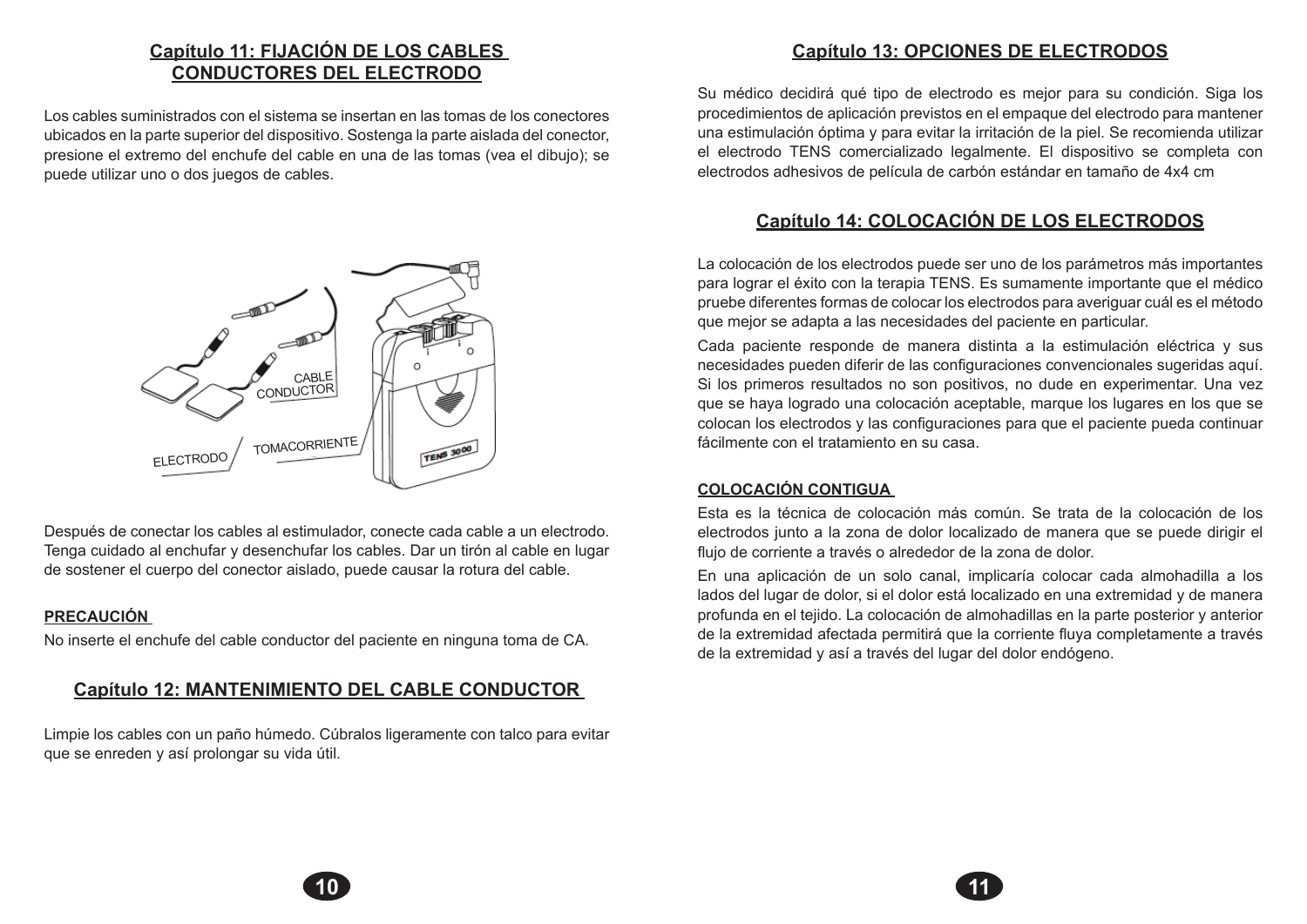Con una aplicación a través de dos canales, el médico puede dirigir el flujo de corriente para que atraviese la zona dolorida o, utilizando el método denominado "soporte", puede permitir el flujo de corriente en cada lado de la zona dolorida, generalmente mediante las ramificaciones nerviosas que alimentan la zona con dolor.

## **Capítulo 15: RECOMENDACIONES PARA EL CUIDADO DE LA PIEL**

Para evitar la irritación de la piel, especialmente si tiene piel sensible, siga las siguientes sugerencias:

- 1. Lave el área de la piel donde va a colocar los electrodos, utilice un jabón suave y agua antes de colocar los electrodos y después de quitárselos. Asegúrese de enjuagar bien el jabón y de secar muy bien la piel.
- 2. El exceso de vello puede recortarse con tijeras, no afeite el área de estimulación.
- 3. Limpie el área con la preparación para la piel que su médico le ha recomendado. Deje que se seque. Coloque los electrodos como se indica.
- 4. Muchos problemas de la piel se deben al "tirón" de los parches adhesivos que se pegan y se estiran en exceso en la piel durante la aplicación. Para evitarlo, aplique los electrodos desde el centro hacia el exterior; evite estirarlos sobre la piel.
- 5. Para reducir al mínimo el "tirón", pegue con una cinta los tramos adicionales de cables a la piel en forma de bucle para evitar tirar de los electrodos.
- 6. Al quitar los electrodos, retire siempre tirando en la dirección del crecimiento del vello.
- 7. Puede ser útil frotar la piel con una loción en el área donde va a colocar los electrodos cuando todavía no los esté usando.
- 8. Nunca coloque los electrodos sobre la piel irritada o herida.

# **Capítulo 16: COLOCACIÓN DE ELECTRODOS AUTOADHESIVOS REUTILIZABLES**

### **Aplicación**

- 1. Limpie con agua y jabón y seque completamente el área de la piel indicada antes de la aplicación de los electrodos.
- 2. Inserte el cable en el conector del broche en los electrodos cableados previamente.
- 3. Retire los electrodos de la cubierta protectora y aplique los electrodos firmemente sobre la zona de tratamiento.

### **Retiro**

**12 13**

- 1. Levante el borde de los electrodos y retírelos, no jale los cables ya que puede dañar los electrodos.
- 2. Coloque los electrodos en el revestimiento y retire el cable girando y jalando al mismo tiempo.



### **Cuidado y almacenamiento**

- 1. Entre los usos, guarde los electrodos en la bolsa con cierre en un lugar fresco y seco.
- 2. Podría ser útil aplicar unas gotas de agua fría sobre el adhesivo y girar la superficie hasta que se seque al aire para mejorar la aplicación repetida. La saturación con agua reducirá las propiedades adhesivas.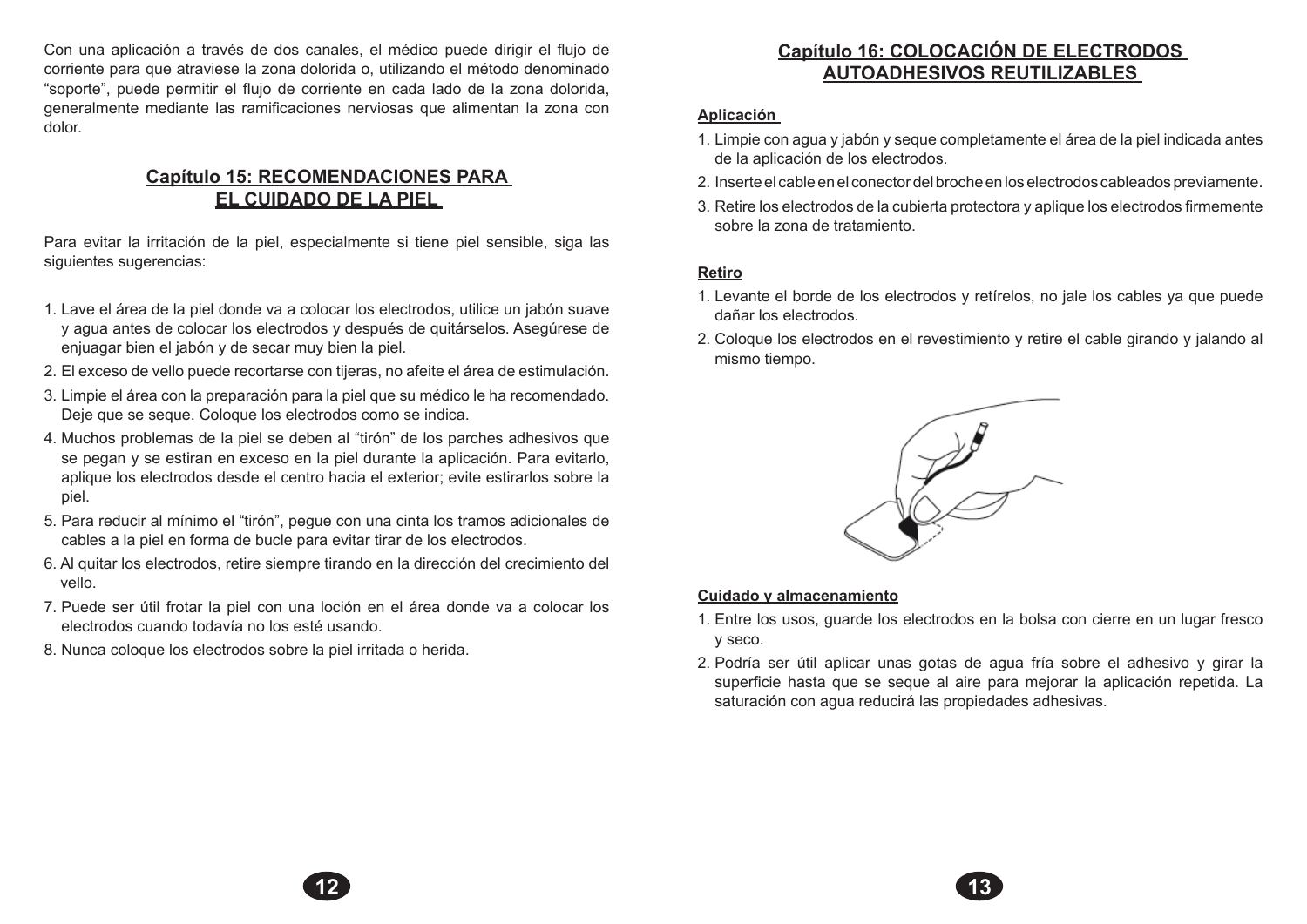### **Importante**

- 1. No coloque los electrodos sobre la piel dañada.
- 2. Los electrodos deben descartarse cuando ya no se adhieren.
- 3. Los electrodos están diseñados para ser usados por un solo paciente.
- 4. En caso de irritación, suspenda su uso y consulte a su médico.
- 5. Lea las instrucciones de uso de los electrodos autoadhesivos antes de la aplicación.

# **Capítulo 17: CONFIGURACIÓN DE LOS CONTROLES**

- 1. Cubierta deslizante: Una cubierta deslizante sobre el panel cubre los controles de Ancho de pulso, Frecuencia de pulso, Selector de modo y Selector de modulación. Su médico puede querer establecer estos controles para usted y solicitar que deje la tapa en su lugar.
- 2. LED de pantalla: Cada LED se ilumina cuando la electrónica del dispositivo genera un impulso de corriente. Debido a la capacidad del ojo humano, la iluminación de la luz solo puede ser percibida hasta una frecuencia de aproximadamente 30 Hz. A frecuencias más altas, la luz aparecerá como si estuviera constantemente iluminada.
- 3. Interruptor de Encendido/Apagado (On/Off) y Control de intensidad: Si ambos controles están en la posición de apagado (marcas blancas en la carcasa), el dispositivo está apagado.



 Al girar los controles en sentido horario (hacia la derecha), se enciende el canal adecuado y el LED de pantalla de impulsos se iluminará y empezará a dar pulsos de acuerdo con la configuración de la frecuencia.

 La fuerza de la corriente de los impulsos transmitidos a los electrodos aumenta aún más cuando el control se gira en sentido horario.

 Para reducir la intensidad de la corriente o apagar el dispositivo, gire el control hacia la izquierda para el ajuste deseado o colóquelo en la posición de apagado, respectivamente.



### 4. Conector del cable

 La conexión de los electrodos se realiza con los dos cables conductores. El dispositivo debe estar apagado antes de conectar los cables. Ambos controles de intensidad deben estar en la posición de apagado. Los electrodos deben estar colocados firmemente sobre la piel.

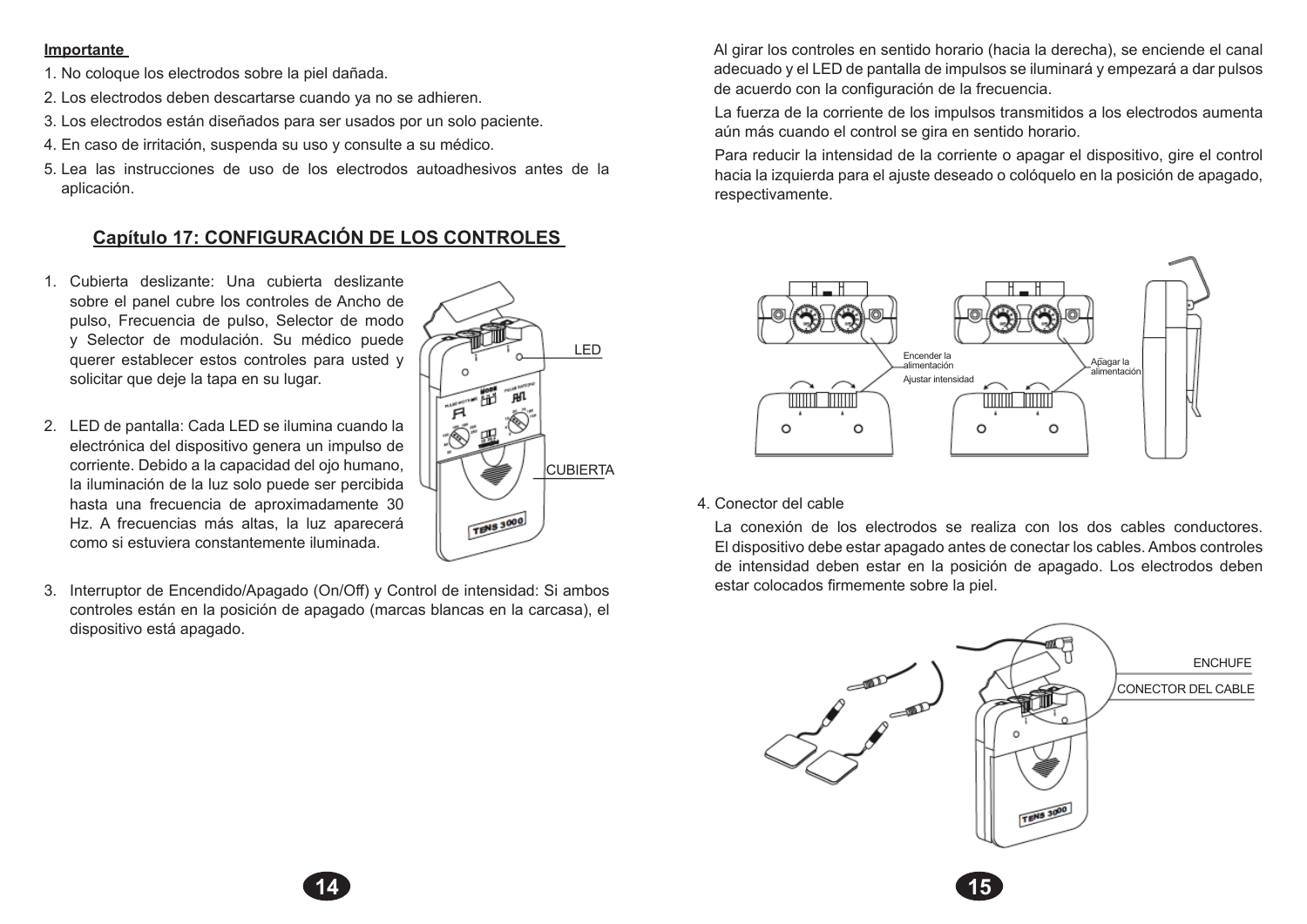#### 5. Control de modo

 Destape los controles deslizando la cubierta frontal hacia abajo desde la parte superior de la unidad. Este interruptor tiene 3 posiciones: B para la estimulación de ráfaga, N para estimulación constante y la M para estimulación de modulación. Presione el Selector de modo hasta encontrar la posición deseada.



### 6. Control de frecuencia de pulso:

 Este dial determina cuantos impulsos eléctricos se aplican a través de la piel en cada segundo. Al girar estos controles, el número de impulsos de corriente por segundo (Hz) para ambos canales se puede ajustar continuamente. A menos que se indique lo contrario, gire el control de la frecuencia de pulso a la configuración 70-120 Hz.



7. Control de ancho de pulso:

 Este dial ajusta la duración de tiempo de cada señal eléctrica aplicada a través de la piel, lo que controla la fuerza y la sensación de la estimulación. Si no se dan instrucciones con respecto al ancho del pulso en la terapia, ajuste el control de acuerdo a la configuración sugerida de 70-120 uS.



### 8. Control del temporizador

 El tiempo de tratamiento de TENS se puede preconfigurar con el Control del temporizador. Este interruptor tiene 3 posiciones 15, 30 y C (Continuo). Presione el Control del temporizador hasta encontrar la posición deseada.



### 9. Revisar/reemplazar la batería:

**16 17**

 Con el tiempo, con la finalidad de garantizar la seguridad funcional del dispositivo TENS, el cambio de batería es necesario.

- 1. Asegúrese de que ambos controles de intensidad estén en la posición de apagado.
- 2. Deslice la cubierta del compartimento de la batería y retírela.
- 3. Retire la batería del compartimento.
- 4. Inserte la batería en el compartimento. Tenga en cuenta la polaridad indicada en la batería y en el compartimento.
- 5. Vuelva a colocar la tapa del compartimento de la batería y presione para cerrar.



## **Capítulo 18: INFORMACIÓN DE LA BATERÍA**

Se puede utilizar TENS 3000 con una batería recargable, cuando sea necesario. Si utiliza baterías recargables, por favor siga las instrucciones.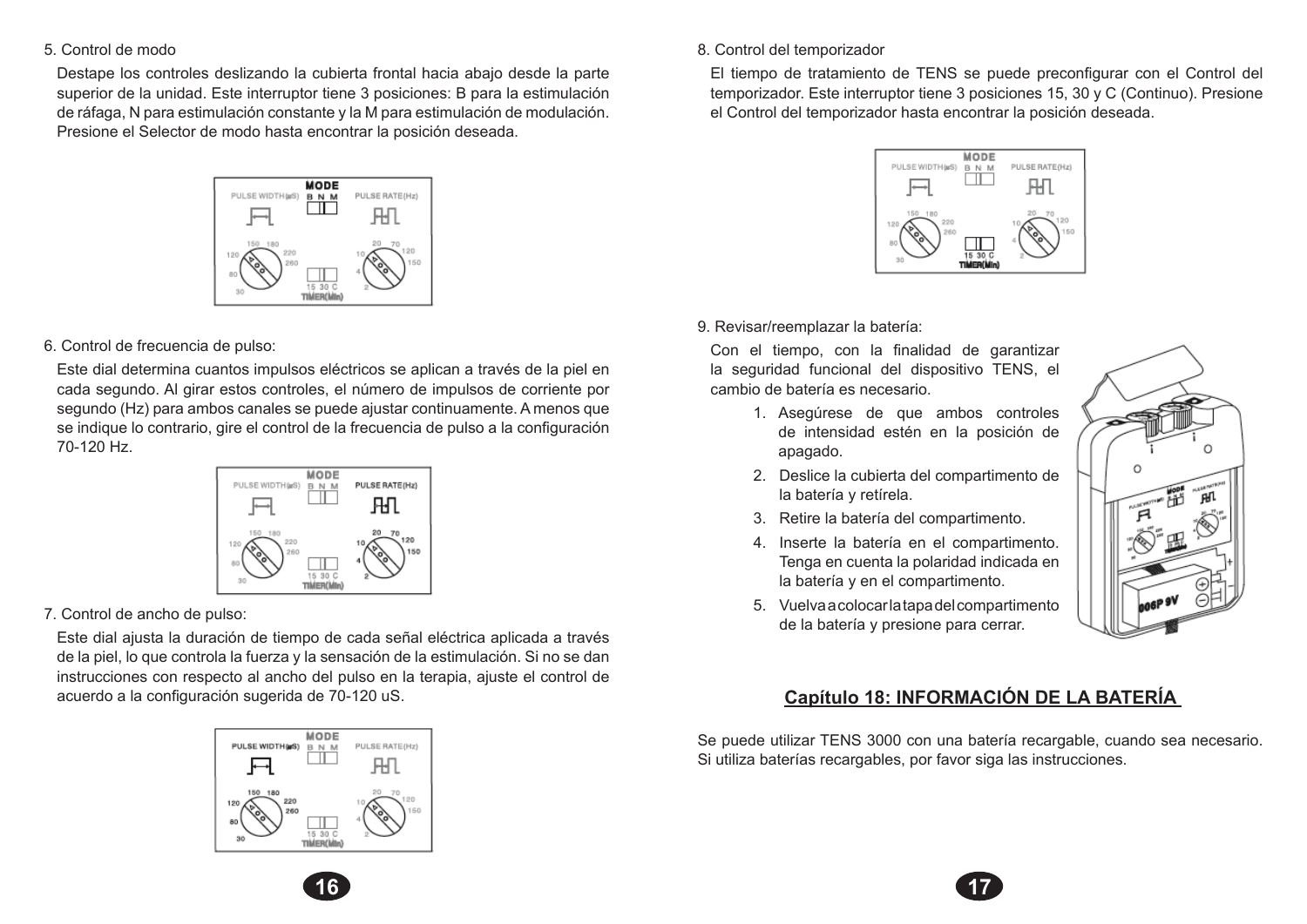### **BATERÍAS RECARGABLES (NO INCLUIDAS)**

Antes de utilizar una unidad nueva, la batería recargable debe cargarse de acuerdo con las instrucciones del fabricante de la batería. Antes de utilizar el cargador de batería, lea todas las instrucciones y marcas disuasorias que figuran en la batería y en este manual de instrucciones.

Después de haber sido almacenadas durante 60 días o más, las baterías pueden perder su carga. Después de largos períodos de almacenamiento, las baterías deben ser cargadas antes de su uso.

## **CARGA DE LA BATERÍA**

- (1) Enchufe el cargador en cualquier salida eléctrica de 110 o 220/240 V. El uso de cualquier accesorio no suministrado con el cargador puede provocar riesgo de incendio, descarga eléctrica o lesiones a las personas.
- (2) Siga las instrucciones del fabricante de la batería respecto al tiempo de carga.
- (3) Después de que se haya completado el tiempo de carga recomendado por el fabricante de la batería, desenchufe el cargador y retire la batería.
- (4) Las baterías siempre deben ser almacenadas en un estado de carga completa. Para garantizar un rendimiento óptimo de la batería, siga estas pautas:
	- (a) A pesar de sobrecargar las baterías por 24 horas, estas no se dañarán. La sobrecarga repetida puede disminuir la vida útil de la batería.
	- (b) Siempre guarde las baterías cargadas. Después de que una batería se ha descargado, recárguela lo más pronto posible. Si la batería se guarda por más de 60 días, puede ser necesario recargarla.
	- (c) No cortocircuite los terminales de la batería. Esto provocará que la batería se caliente y se produzca un daño permanente. Evite guardar las baterías en el bolsillo o en el bolso, donde los terminales pueden entrar en contacto accidentalmente con monedas, llaves o cualquier objeto de metal.

**18 19**

- (d) ADVERTENCIAS:
	- 1. No intente cargar otro tipo de batería en su cargador, distinto a las baterías recargables de níquel cadmio. Otros tipos de baterías pueden tener fugas o pueden explotar.
	- 2. No incinere la batería recargable ya que puede explotar.

## **Capítulo 19: MANTENIMIENTO TRANSPORTE Y ALMACENAMIENTO DEL DISPOSITIVO TENS**

- 1. Una solución de limpieza no inflamable puede ser la adecuada para limpiar el dispositivo. Nota: no fume ni trabaje con luces abiertas (por ejemplo, velas, etc.) mientras trabaja con líquidos inflamables.
- 2. Las manchas se pueden quitar con un producto de limpieza.
- 3. No sumerja el aparato en líquidos ni lo exponga a grandes cantidades de agua.
- 4. Devuelva el dispositivo a la caja de transporte con espuma de esponja para garantizar que la unidad esté bien protegida antes de su transporte.
- 5. Si el dispositivo no va a ser utilizado durante un largo período de tiempo, retire las baterías del compartimento de la batería (el ácido puede gotear de las baterías usadas y dañar el dispositivo). Coloque el dispositivo y los accesorios en la caja de transporte y manténgalo en un lugar fresco y seco.
- 6. El dispositivo TENS empaquetado debe almacenarse y transportarse en un rango de temperatura de -20 °C ~ +60 °C, con humedad relativa de 20% ~ 95%, presión atmosférica de 500 hPa ~ 1060 hPa.